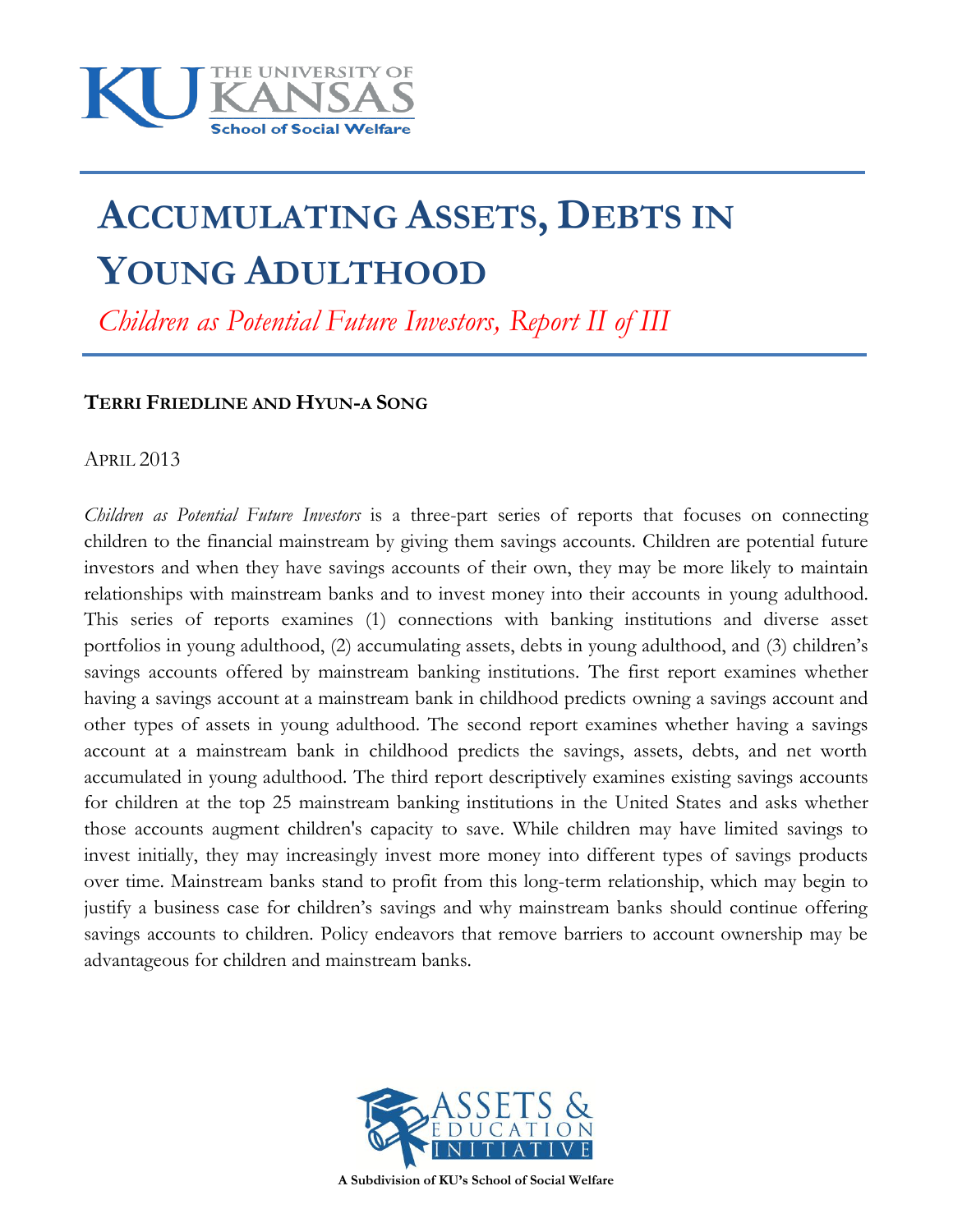# **HIGHLIGHTS:**

- Young adults accumulate medians of \$1,000 in savings accounts, \$4,600 in total assets, \$965 in debt excluding student loans, and \$4,000 in net worth excluding student loans.
- When student loans are included, young adults accumulate medians of \$1,000 in debt and \$300 in net worth.
- Young adults from racial and ethnic minority groups and lower income households are at a disadvantage in terms of asset and debt accumulation compared to their counterparts.
	- o White young adults accumulate medians of \$1,668 in savings, \$6,000 in total assets, \$1,670 in debt (excluding student loans), and \$4,990 in net worth (excluding student loans).
	- o Black young adults accumulate medians of \$300 in savings, \$1,000 in total assets, \$538 in debt (excluding student loans), and \$40 in net worth (excluding student loans).
	- o Young adults from high-income households accumulate medians of \$2,049 in savings, \$7,000 in total assets, \$970 in debt (excluding student loans), and \$6,500 in net worth (excluding student loans).
	- o Young adults from low-to-moderate-income households accumulate medians of \$300 in savings, \$2,600 in total assets, \$960 in debt (excluding student loans), and \$1,080 in net worth (excluding student loans).
- Descriptively, young adults accumulate more savings, total assets, debt, and net worth when they have savings accounts as children.
	- o Young adults who had savings accounts as children accumulate medians of \$1,900 in savings and \$5,025 in total assets greater than their counterparts without savings as children.
	- o Young adults who had savings accounts as children accumulate medians of \$818 more in debt (excluding student loans) and \$4,538 in net worth (excluding student loans) greater than their counterparts without savings as children.
- Young adults accumulate significantly more savings and total assets when they have savings accounts as children.
- Young adults accumulate less debt and more net worth when their households accumulate high net worth.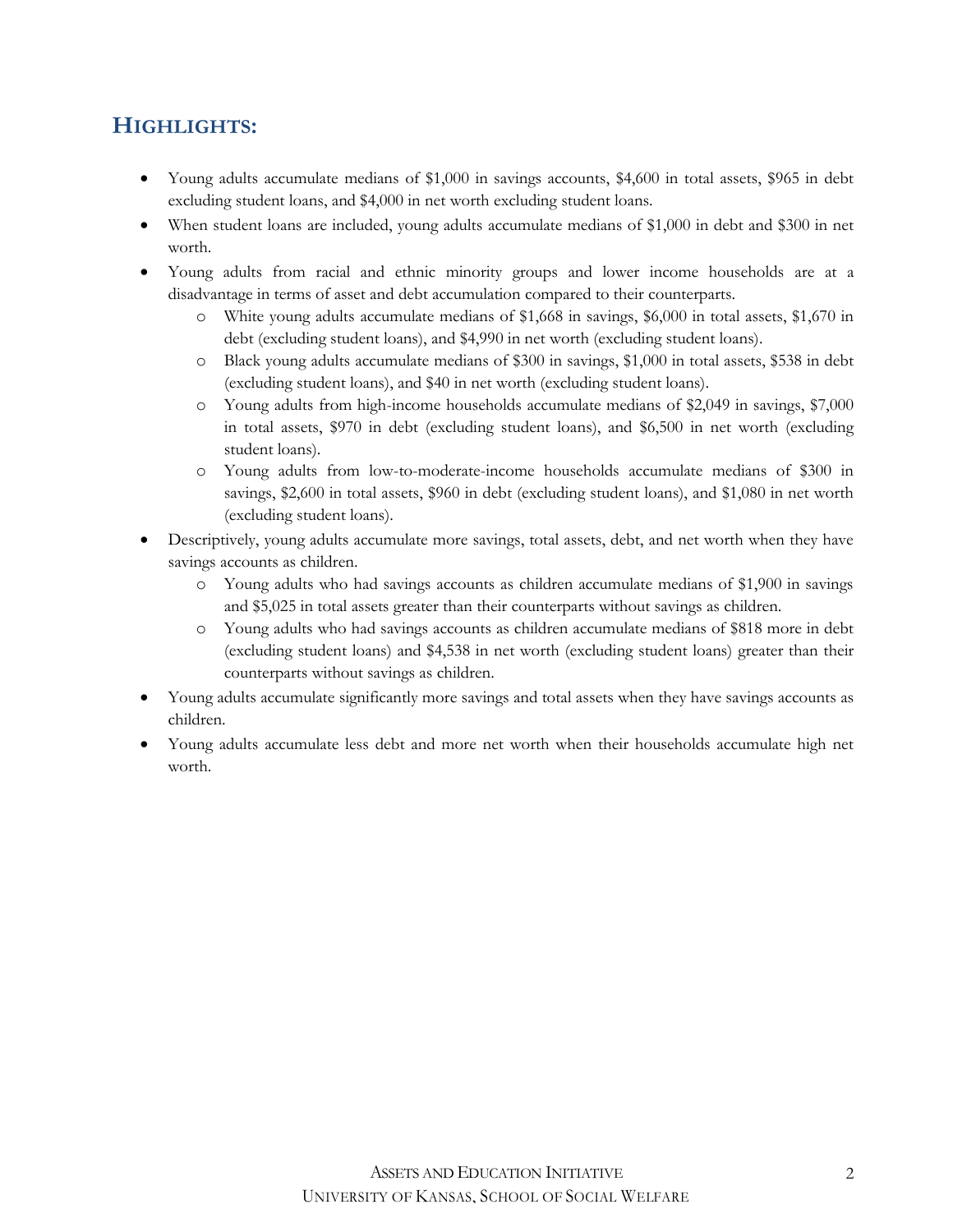A policy question of interest is whether or not there is any demand for children's savings accounts offered by mainstream banking institutions. In other words, should mainstream banks offer savings accounts to children? The first report in this series provides a preliminary answer to this question by testing whether or not children are potential future investors. Friedline and Elliott (2013) find that young adults are two times more likely to own savings accounts, two times more likely to own credit cards, and four times more likely to own stocks when they have savings accounts as children compared to those who do not. Young adults' total asset ownership is also associated with having accounts as children. It appears that there may be demand from children and young adults for investing in mainstream banks. If children build on this foundation by investing greater amounts into other banking products, then mainstream banks may have some incentive for offering savings accounts to children. That is, offering savings accounts may be beneficial for connecting children particularly lower income and minority children—to mainstream banks while simultaneously producing savings accounts that become fiscally profitable for mainstream banks over time. This report builds on Friedline and Elliott's (2013) previous report to provide a test of children as potential future investors. Here, we ask whether or not children with savings accounts invest more into their accounts in young adulthood, as evidenced by asset and debt accumulation.

Offering savings accounts may be beneficial for connecting children—particularly lower income and minority children—to mainstream banks while simultaneously becoming fiscally beneficial for mainstream banks.

### **CONTEXT OF YOUNG ADULTS' ASSET AND DEBT ACCUMULATION**

Young adulthood can be characterized as a period of low asset and high debt accumulation. Across the entire life course, the greatest likelihood of lacking sufficient accumulated assets to live for three months at the poverty line—what researchers refer to as asset poverty—occurs in young adulthood (Rank & Hirschl, 2010). In a life course analysis using longitudinal data from the Panel Study of Income Dynamics (PSID), Rank and Hirschl (2010) find that anywhere from 46 to 64 percent of young adults ages 25 to 29 experience asset poverty. Young adults who are black, unmarried, and have lower education levels are at an increased risk. For the most part, these percentages decline over the life course, suggesting that people accumulate more assets over time and decrease their likelihood of asset poverty. Low accumulated assets and high accumulated debts in young adulthood is consistent with the life cycle hypothesis (LCH; Modigliani & Brumberg, 1954), which suggests there is little reason to believe young adults early in the life course are accumulating assets because they are involved in accumulating debt. Given their low incomes coupled with high consumption, young adults accumulate debt for expenses like tuition at post-secondary institutions or homes. They begin to accumulate assets once their incomes rise and debts decline in middle adulthood. In old age, they spend down their assets to supplement their declining income post-retirement. From this perspective, it is not surprising that young adults experience the greatest likelihood of asset poverty.

In addition to being characterized as a period of low asset and high debt accumulation, young adulthood is also a period of transition. Young adults are entering the labor force full time, gaining financial independence from their families, and establishing households of their own (Bell, Burtless, Gornick, & Smeeding, 2007). Given their state of transition, young adults are susceptible to fluctuations in the economy. For example, young adults in the U.S. fared poorly during the Great Recession compared to the rest of the population. Using data from young adults ages 16 to 24 from the Current Population Survey (CPS), researchers find that their median wage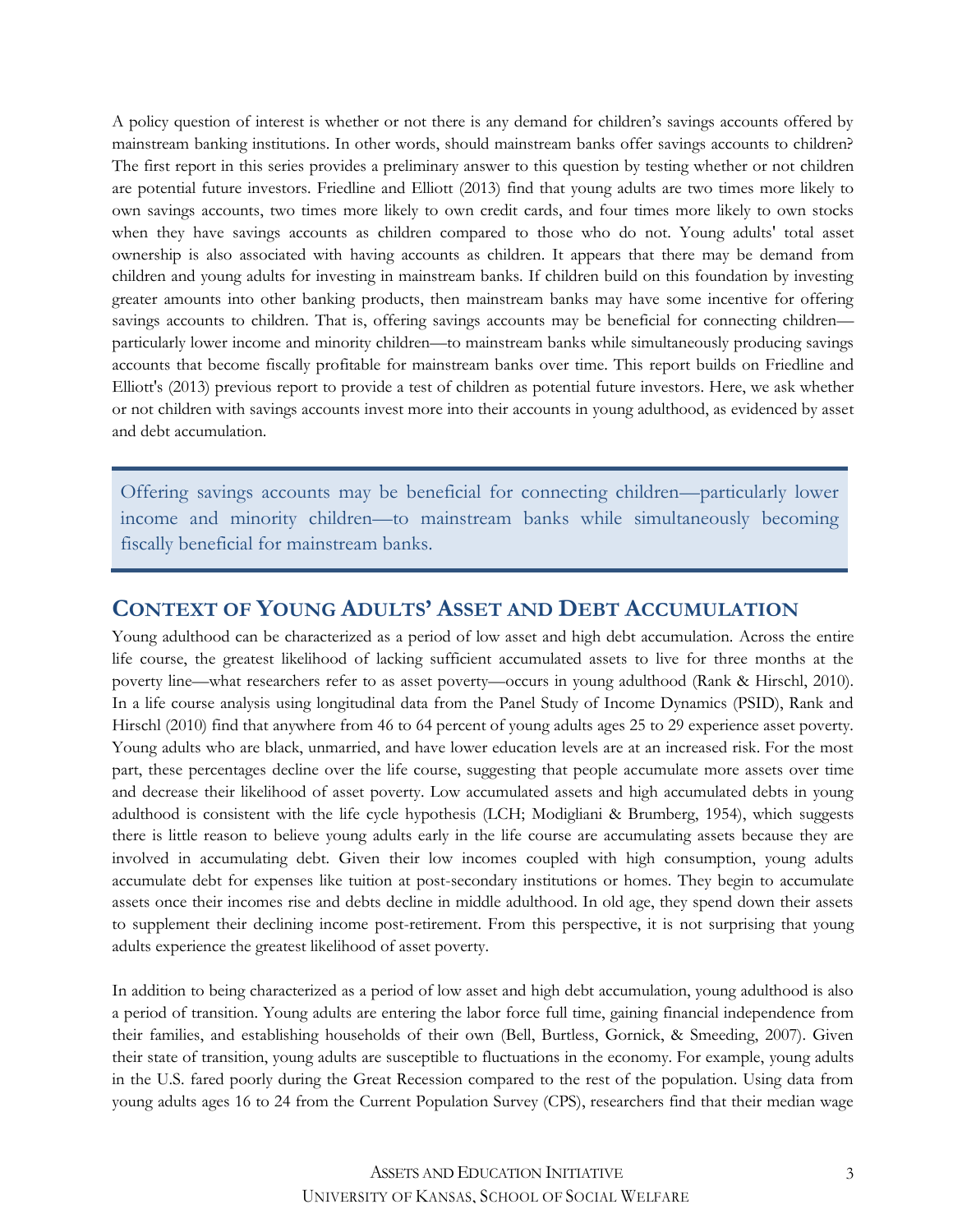fell 3 percent more than older age groups between 2007-2010 (Bell & Blanchflower, 2011). The unemployment rate in 2011 for young adults under age 25 was 16 percent compared to 7 percent for older age groups (Jacobsen & Mather, 2011). Families may become safety nets when young adults face unexpected unemployment or need a financial boost to meet needed expenses. In some cases, young adults postpone their financial independence altogether by waiting longer to move out on their own or moving back in with their families. Nearly a quarter of young adults ages 18 to 34 reportedly moved back in with their families during the Great Recession (Taylor, Parker, Kochhar, et al., 2012).

Accumulated assets and debts have a role to play in the transition to young adulthood. Young adults with greater accumulated assets likely have a better financial foundation than those with fewer accumulated assets. Young adults still need to afford rent, utilities, medical expenses, and student loan payments when a job loss occurs, despite interrupted income. Young adults with accumulated assets may be in a better position to afford these expenses, especially for those from lower income households whose families may be unable to provide a financial safety net. Young adults may also acquire debt to afford expenses, such as being eligible to receive loans and credit that can be used to pay for tuition, first-time home purchase, or transportation. Finding ways to help young adults gain secure financial footing may be especially relevant given that they experience higher rates of asset poverty compared with other age groups. Moreover, secure financial footing in young adulthood is a foundation on which they can build across the life course.

#### **THE ROLES OF CHILDREN'S SAVINGS AND MAINSTREAM BANKS**

Child Development Accounts (CDAs) is one policy proposal that helps build assets from birth with particular emphasis on children from lower income households. A number of CDA policy proposals has emerged in the U.S., including the America Saving for Personal Investment, Retirement, and Education (ASPIRE) Act, Young Savers Accounts, 401Kids Accounts, and Baby Bonds (Cramer, 2010). Of these policy proposals, the ASPIRE Act is perhaps the most well-known and comprehensive. The ASPIRE Act proposes to roll out CDAs universally to newborns at birth with a \$500 initial deposit and children whose households' incomes fall below certain thresholds are eligible for additional subsidies. Accounts are proposed to be administered by the Thrift Savings Plan, which is the retirement account system for federal employees, and savings can be used toward expenses like education, home ownership, or retirement after age 18 (Cramer, 2010). Projected possible savings amounts by age 18 have been estimated to range between \$4,000 and \$56,000 depending on contributions and interest rates (Butrica, 2008; Butrica, Carasso, Steuerle, & Toohey, 2008). While no national CDA policy has been adopted in the U.S., CDA policies have been implemented in Singapore, the United Kingdom, Canada, South Korea, and several other countries (Loke & Sherraden, 2009). A large consortium project called YouthSave<sup>1</sup> is currently testing the delivery of savings accounts to children in Colombia, Ghana, Kenya, and Nepal and monitoring children's savings movements around the globe (Center for Social Development, 2011; Deshpande & Zimmerman, 2010).

Internationally, children's savings initiatives have leveraged mainstream banking institutions as key partners in account design and delivery. The Child Trust Fund (CTF), which was the United Kingdom's original CDA policy that operated between 2005–2010, partnered with mainstream banking institutions to deliver savings accounts to children. The CTF was a nationwide, government-funded children's savings program that partnered with existing mainstream banks to deliver and manage the accounts. The CTF created demand for children's

 $\overline{\phantom{a}}$ 

<sup>1</sup> Notably, YouthSave does not have a universal, automatic enrollment design which is different, for instance, from the proposed CDAs within the ASPIRE Act.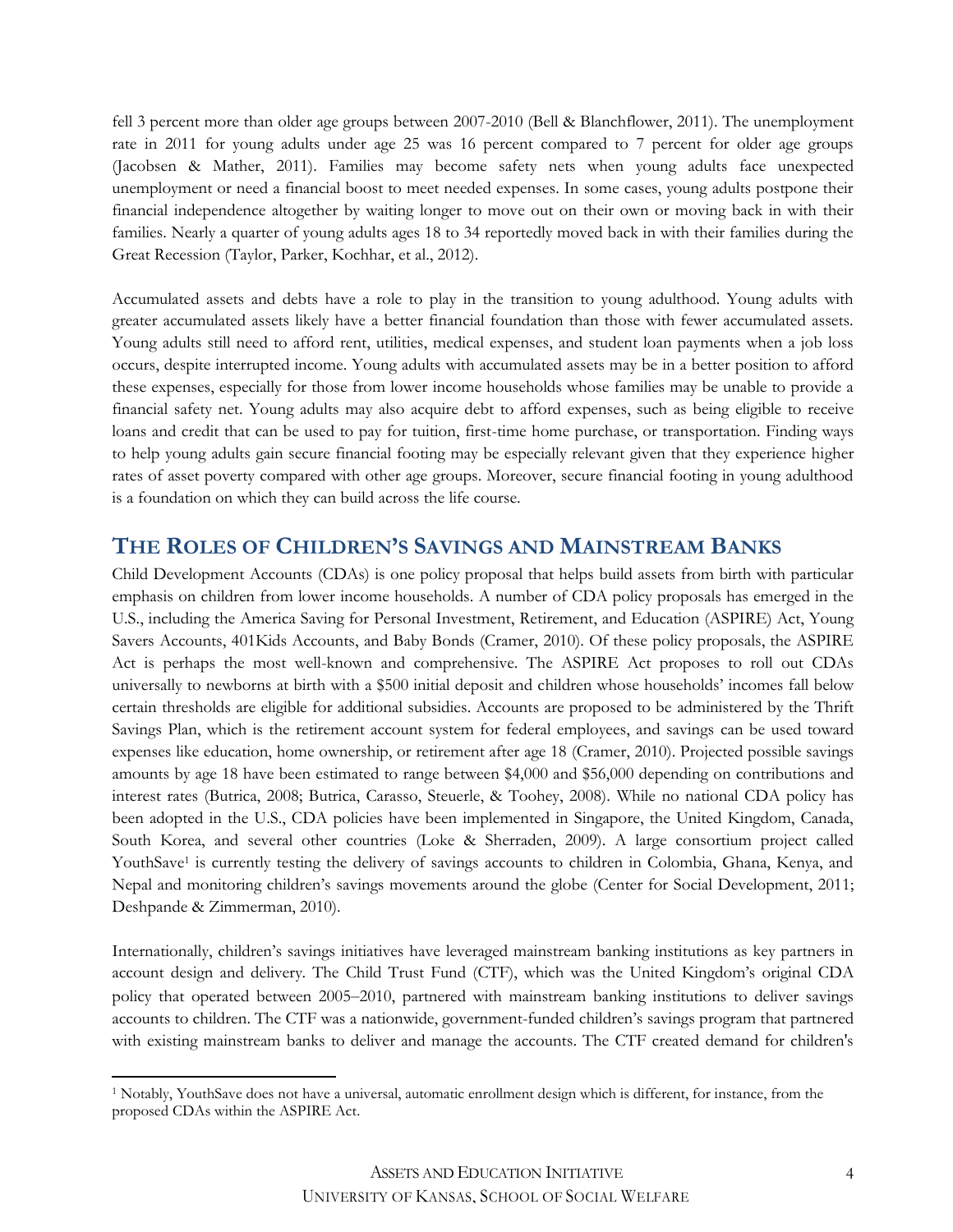savings accounts, and mainstream banks responded by supplying accounts. All families with eligible children automatically received vouchers that they could take to local banks, credit unions, or other institutions to open accounts in children's names. At the end of the first year, account holders had already accumulated a median of £2,548 (\$3,262) in their CTF accounts held at mainstream banks and the projected account balance by age 18 was upwards of £25,000 (\$32,000; Kempson, Atkinson, & Collard, 2006; Mensah, Schneider, & Aboulfadl, 2004). Junior Individual Savings Accounts (ISAs) replaced the CTF in 2011 and discontinued the universal and automatic enrollment features; however, mainstream banks remain important partners in the policy endeavor. In some cases, mainstream banks in international settings are leading children's savings efforts by providing specially designed savings accounts for children (Deshpande & Zimmerman, 2010; Kilara & Latortue, 2012; Meyer, Masa, & Zimmerman, 2009). For instance, the Government Savings Bank in Thailand and Hatton National Bank in Sri Lanka both offer accounts to children within school systems. Combined, they have opened over one million children's savings accounts (Deshpande & Zimmerman, 2010). In the YouthSave project, a primary question asks whether there is incentive for mainstream banking institutions to partner for providing savings accounts to children (Deshpande & Zimmerman, 2010). Here, this question explores the business case for partnerships by asking whether for-profit, mainstream banks have incentive to partner in such endeavors despite the small amounts of money children save.

Mainstream banking institutions are the primary providers of savings accounts and thus can be considered important partners in children's asset and debt accumulation.

In the U.S., less attention has been given to the business case<sup>2</sup> for banking institutions' involvement with CDAs. Perhaps this is due in part to the push for a universal policy managed by the Thrift Savings Plan that does not identify a role for mainstream banks. Yet mainstream banks are currently the primary suppliers of savings accounts and thus can be considered important partners in children's asset and debt accumulation. If mainstream banks are important partners, then researchers and policy makers are obliged to explore possible incentives for offering children's savings accounts. One example of this need comes from a conversation that the first author had with a branch manager of a local bank. When asked if their branch offered savings accounts for children,<sup>3</sup> they stated that many banks are unfortunately not compelled to offer this type of an account because of the small market and the small amounts of money that children save. In other words, demand does not exist for children's savings accounts. Further, small dollar accounts do not justify the extra work or costs that go into account administration.

In some ways, mainstream banking institutions' hesitation to offer savings accounts to children is justified. Children do indeed save small amounts of money. In the Saving for Education, Entrepreneurship, Downpayment (SEED) national research initiative that opened savings accounts for their participants at 12 locations across the country, children with an average age of seven saved a mean quarterly amount of \$30 and a mean total amount of \$1,518 after four years (Mason, Nam, Clancy, Kim, & Loke, 2010). On average, young adults ages 17 to 22 save a median of \$500 (Friedline, Elliott, & Nam, 2011). Those from lower income households save a median between \$200 and \$390 and blacks save a median of \$20 during the same age range

 $\overline{a}$ 

<sup>&</sup>lt;sup>2</sup> The term "business case" has been used in the field previously. Hirschland (2009) used the concept to discuss children's savings from the perspective of mainstream banks and other financial institutions. Others have built upon this concept by using the term "business case," including Deshpande and Zimmerman (2010), Westley and Palomas (2010), and Kilara and Latortue (2012).

<sup>3</sup> These accounts are often called 'minor' savings accounts, which are opened by account holders under age 18.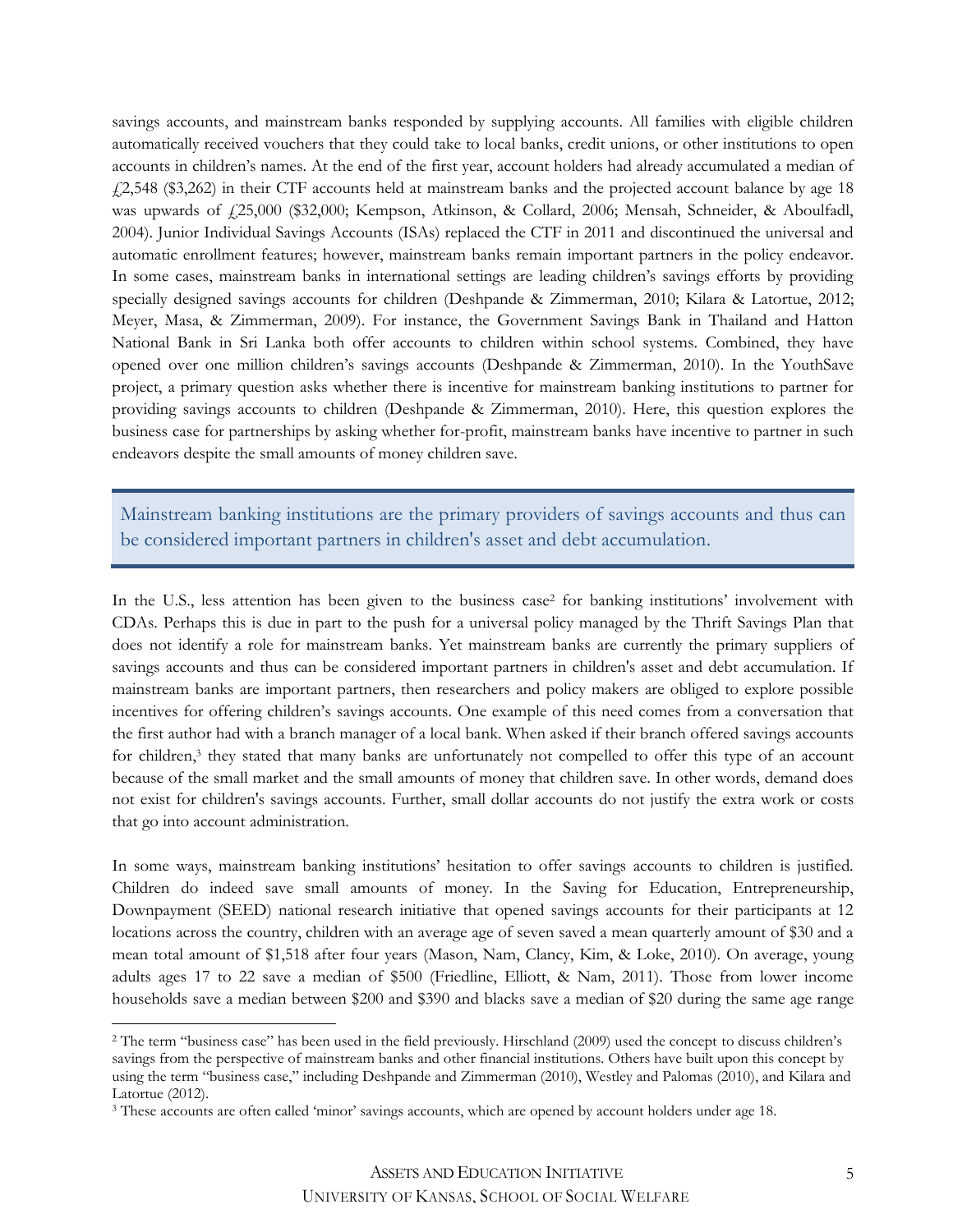(Friedline & Elliott, 2011; Friedline, Elliott, & Chowa, 2013). In many cases these amounts are not even enough to afford an initial deposit or maintain minimum account balances. From this perspective, it is likely true that mainstream banks would not receive immediate gains from children's small investments. However, children may make increasing investments over time and may accumulate savings and assets in their accounts. If children with savings accounts increasingly invested more money into their accounts, concerns about the profitability of small dollar accounts might be allayed. Moreover, children may begin to take advantage of banks' other products and invest in different types of assets (Friedline & Elliott, 2013). In the first report of this series, researchers find that young adults are more likely to diversify their asset portfolios when they have savings accounts as children (Friedline & Elliott, 2013). It stands to reason that they may also accumulate more assets and debts, perhaps because they have developed relationships with banks that offer an array of products from stock options to student and home loans.

#### **RESEARCH QUESTIONS**

We ask two research questions in this report. The first question is descriptive in nature and asks how much savings, assets, debts, and net worth young adults have accumulated by ages 22 to 25 in 2009? The second research question asks whether children with savings accounts in 2002 accumulate significantly greater savings, assets, debts, and net worth as young adults in 2009 compared to children without savings accounts in 2002, after controlling for relevant covariates? Given that no previous studies examine the relationships between children's savings accounts and their assets, debts, and net worth accumulated in young adulthood, the latter research question is exploratory in nature.

## **METHODS**

#### Data

This study used longitudinal data from the PSID and its Child Development Supplement (CDS) and Transition into Adulthood (TA) supplement. The PSID is a nationally representative longitudinal survey of U.S. individuals and families that began in 1968. The PSID collects data every two years on characteristics such as employment, income, and assets. The CDS was administered to 3,563 PSID respondents in 1997 to collect a wide range of data on parents who participated in the PSID and their children (birth to 12 years). Questions covered a range of developmental outcomes across the domains of health, psychological well-being, social relationships, cognitive development, achievement, motivation, and education. Follow-up surveys were administered in 2002 and 2007. The TA supplement, administered in 2005, 2007, and 2009, measured outcomes for young adults who participated in earlier waves of the CDS and were no longer in high school. The three data sets were linked using PSID, CDS, and TA map files that contained family and personal identification numbers. The linked data sets provided an opportunity to analyze data collected at earlier points in time could be used to predict outcomes at a later point in time, with stable background characteristics as covariates.

### Independent Variables

Ten independent variables were used in this study: children's race and gender; young adults' employment and college enrollment status; head of households' marital status and education level; households' income, net worth, and parents' savings for their children; and children's savings account. Children's savings account was the primary variable of interest. Table 1 describes in detail how independent variables were measured.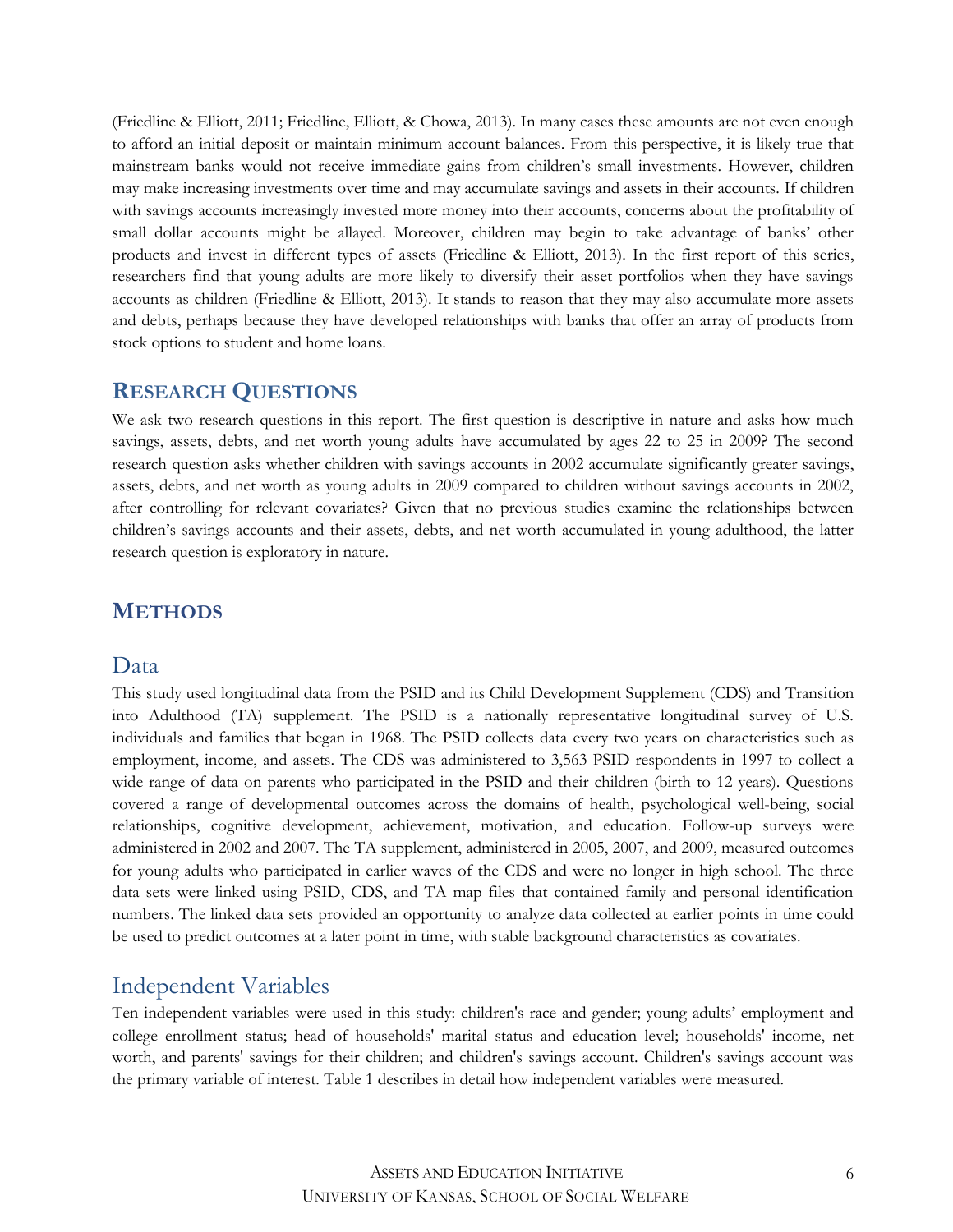## Outcome Variables

There were six outcome variables, all of which measured young adults' accumulated amounts in 2009. These amounts included savings, assets, debts (with and without student loans), and net worth (with and without student loans). Debts and net worth were measured with and without student loans because young adults ages 22 to 25 are at college- or post-college age. Given increasing reliance on student loans to finance postsecondary education (Elliott & Friedline, 2013), a large portion of young adults' accumulated debts (and thus, net worth) may come from student loans. The amounts were transformed two ways for use in analyses. The inverse hyperbolic sine (IHS) transformation retained the continuity of asset amounts while adjusting for skewness (Friedline, Masa, & Chowa, 2012). The variables were also categorized based on the 25th, 50th, and 75th percentiles. Table 2 describes in detail how outcome variables were measured.

## TABLE 1—Independent variables for children ages 15 to 19 and their households from the PSID, CDS, and TA.

| Variable Name                   | Description                                                             | Coding                 |
|---------------------------------|-------------------------------------------------------------------------|------------------------|
| Child and Young Adult Variables |                                                                         |                        |
| Race                            | Available from the 1997 CDS.                                            | White = 1; Black = $0$ |
| Gender                          | Available from the 1997 CDS.                                            | Male = 1; Female = $0$ |
| Employment status               | Young adults in the 2007 TA are asked whether or not they are           | $Yes = 1; No = 0$      |
|                                 | currently working for money.                                            |                        |
| College enrollment              | Young adults in the 2007 TA are asked whether or not they have          | $Yes = 1; No = 0$      |
| status                          | ever enrolled in college.                                               |                        |
|                                 | Head and Household Socio-Economic Status (SES) Variables                |                        |
| Head's marital status           | Available from the 2001 PSID that asks heads of households              | Married $= 1$ ; Not    |
|                                 | whether or not they are married.                                        | $married = 0$          |
| Head's education                | Continuous variable available from the 2001 PSID where each             | Range from 1 to 16     |
| level in 2001                   | number represents a year of completed schooling (e.g., 12 years         |                        |
|                                 | of education indicated graduating high school).                         |                        |
| Household income                | Continuous variable that averages household income from the             | Range from 1 to        |
| (natural log                    | 1996, 1997, 1999, 2001, and 2003 PSID after inflating to 2003           | 13.956 (log            |
| transformed)                    | prices with the Consumer Price Index, log transformed.                  | transformed)           |
| Household net                   | Continuous variable that sums all assets, including savings, stocks     | Range from $-11.176$   |
| worth (IHS                      | / bonds, business investments, real estate, home equity, and other      | to 17.575 (IHS         |
| transformed)                    | assets, and subtracts all debts, including credit cards, loans, and     | transformed)           |
|                                 | other debts and available from the 1984, 1989, 1994, 1999, 2001,        |                        |
|                                 | and 2003 PSID. Inverse hyperbolic sine (IHS) transformation is          |                        |
|                                 | used (Friedline, Masa, & Chowa, 2012). Splines for each sample          |                        |
|                                 | (3 knots, including $\leq$ 0 [zero and negative], 0 to < 10 [moderate], |                        |
|                                 | and $>$ 10 [high]) are included in the analyses.                        |                        |
| Parents' savings for            | Two questions from the 2002 CDS ask parents whether they have           | $Yes = 1; No = 0$      |
| child                           | money for their child in a bank account separate from other             |                        |
|                                 | savings, and whether they have money specifically for their child's     |                        |
|                                 | future schooling, separate from other savings. Combined                 |                        |
|                                 | responses create a dichotomous variable.                                |                        |
| Variable of Interest            |                                                                         |                        |
| Child's savings                 | Available from the 2002 CDS that asks children whether they             | $Yes = 1; No = 0$      |
| account                         | have a savings or bank account in their own name.                       |                        |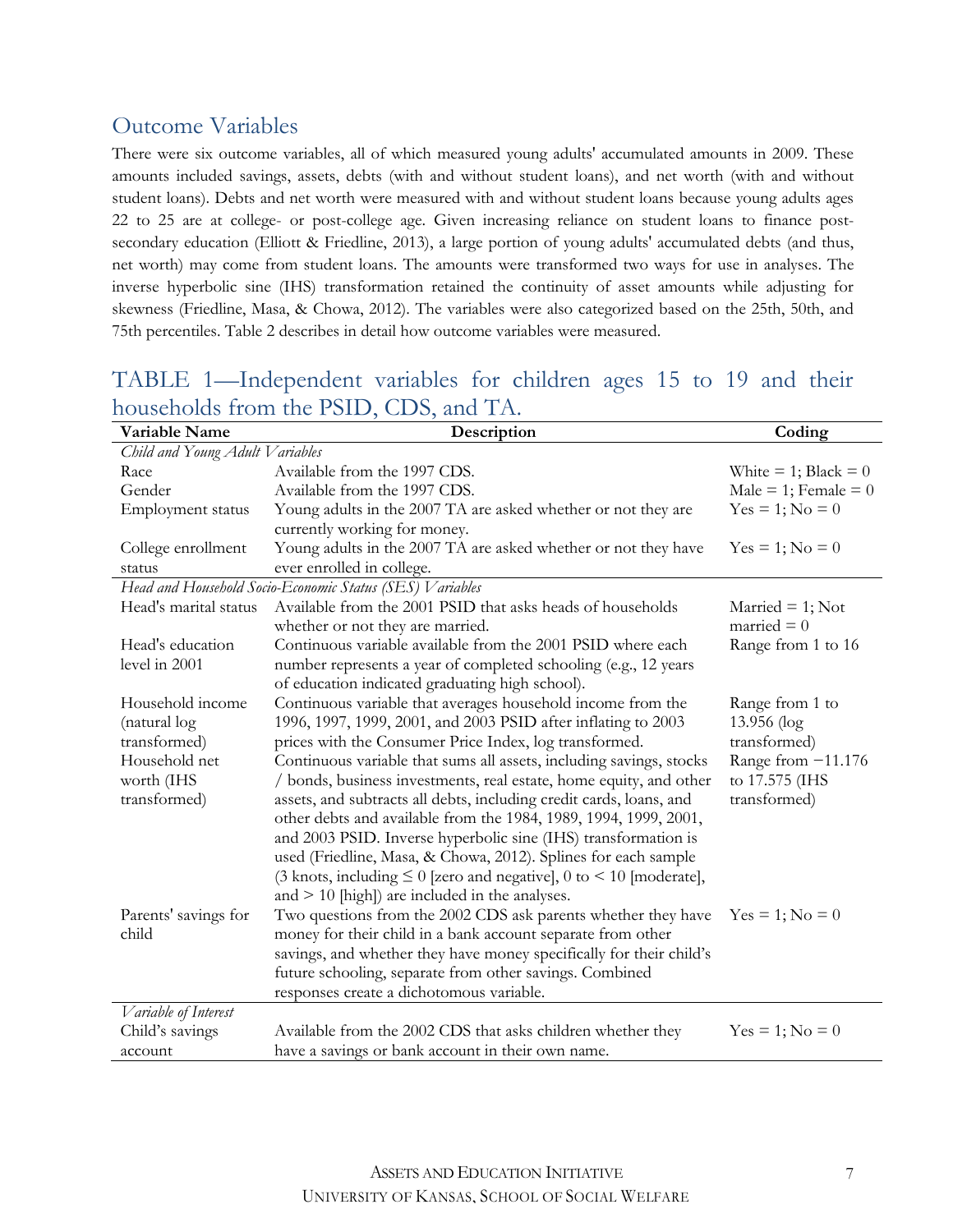| Variable Name      | $\omega$ 25 Hom the Transition file Authenood (171) in 2007.<br>Description | Coding                                                         |
|--------------------|-----------------------------------------------------------------------------|----------------------------------------------------------------|
| Savings            | Young adults were asked the amount saved                                    | Range \$0 to \$30,000                                          |
| accumulation       | in bank or savings accounts.                                                | IHS range 0 to 11                                              |
|                    |                                                                             | Percentiles: $$0 = 0$ (reference); $> $0 < $200$               |
|                    |                                                                             | $= 1$ ; $\geq$ \$200 < \$1,000 = 2; $\geq$ \$1,000 < \$4,000   |
|                    |                                                                             | $= 3$ ; $\geq$ \$4,000 = 4                                     |
| Asset              |                                                                             | Range \$0 to \$95,000                                          |
|                    | Young adults were asked whether they                                        |                                                                |
| accumulation       | owned savings accounts, stocks, bonds,                                      | IHS range -9.901 to 12.157                                     |
|                    | vehicles, and the value of each asset. The                                  | Percentiles: $$0 = 0$ (reference); $> $0 < $1,000$             |
|                    | values were summed to calculate assets held                                 | $= 1$ ; $\geq$ \$1,000 < \$4,600 = 2; $\geq$ \$4,600 <         |
|                    | by young adults.                                                            | $$11,200 = 3$ ; $\geq $11,200 = 4$                             |
| Debt               | Young adults were asked whether they                                        | Range \$0 to \$50,000                                          |
| accumulation       | owed money on credit cards or other loans                                   | IHS range 0 to 11.612                                          |
| (excluding student | and the value of each type of debt. The                                     | Percentiles: $$0 = 0$ (reference); $> $0 < $1,000$             |
| loans)             | values were summed to calculate debts held                                  | $= 1$ ; $\geq$ \$1,000 < \$12,935 = 2; $\geq$ \$12,935 = 3     |
|                    | by young adults.                                                            |                                                                |
| Debt               | Young adults were specifically asked                                        | Range \$0 to \$55,000                                          |
| accumulation       | whether they owed student loans and the                                     | IHS range 0 to 11.612                                          |
| (including student | value of these loans. Student loan values                                   | Percentiles: $$0 = 0$ (reference); $> $0 < $300$               |
| loans)             | were added to credit card and other loans                                   | $= 1$ ; $\geq$ \$300 < \$3,000 = 2; $\geq$ \$3,000 = 3         |
|                    | to calculate total debt held by young adults.                               |                                                                |
| Net worth          | The summed value debts (excluding                                           | Range -\$18,000 to \$95,000                                    |
| accumulation       | student loans) were subtracted from the                                     | IHS range -10.499 to 12.151                                    |
| (excluding student | summed value of assets.                                                     | Percentiles: $\leq$ \$300 = 0 (reference); $\geq$ \$300 $\leq$ |
| loans)             |                                                                             | $$4,000 = 1$ ; $\geq$ \$4,000 < \$10,432 = 2; $\geq$           |
|                    |                                                                             | $$10,432 = 3$                                                  |
| Net worth          | The summed value debts (including student                                   | Range -\$53,500 to \$95,000                                    |
| accumulation       | loans) were subtracted from the summed                                      | IHS range -11.589 to 12.151                                    |
| (including student | value of assets.                                                            | Percentiles: $\le$ -\$6,500 = 0 (reference); $\ge$ -           |
| loans)             |                                                                             | $$6,500 < $300 = 1$ ; $\geq $300 < $8,000 = 2$ ; $\geq$        |
|                    |                                                                             | $$8,000 = 3$                                                   |

TABLE 2—Asset accumulation outcome variables for young adults ages 22 to 25 from the Transition into Adulthood (TA) in 2009.

*Note*. Young adults who did not own a particular asset were coded as having a value of \$0. Amounts accumulated for each asset were transformed using the inverse hyperbolic sine (IHS) transformation and transformed into ordered categorical variables based on the 25th, 50th, and 75th percentiles. IHS-transformed assets were used in multiple regression and ordered categorical variables were used in ordered logistic regressions.

#### Sample

\_\_\_\_\_\_\_\_\_\_\_\_\_\_\_\_\_\_\_\_\_\_\_\_\_\_\_\_\_\_\_\_\_\_\_

This study examined financial and nonfinancial assets with an aggregate sample  $(N = 425)$  that began in childhood in 2002 at ages 15 to 19 and ended in young adulthood in 2009 at ages 25 to 29. Children in 2002 had an average age of 17 and a majority were white (80 percent). There were slightly more females (54 percent) than males (46 percent). A majority was employed (77 percent) and had enrolled in college (74 percent) by 2007. Their heads of households, most of whom were married (78 percent), had about one-and-a-half years of education beyond high school. Households' median annual income was \$66,527and their median net worth was \$60,427 (including home equity). There were about equal percentages of parents with (53 percent) and without (47 percent) savings accounts for their child. However, a majority of children owned their own savings accounts (74 percent).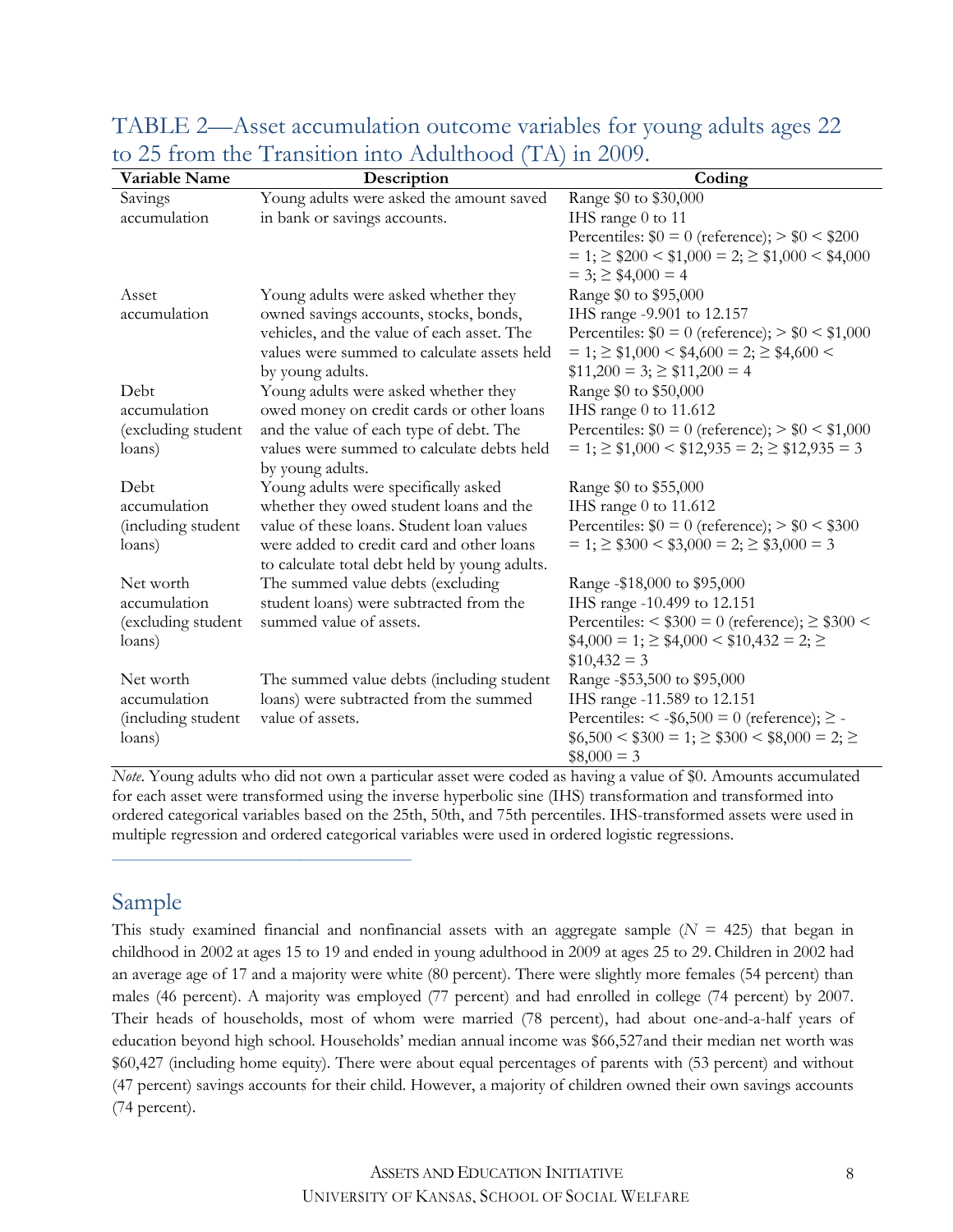### Analysis Plan

There were four steps in the analysis, including (1) accounting for missing data, (2) applying propensity score weighting, (3) checking for balance within the data, and (4) conducting multiple and ordered logistic regression. More details on these steps are available from the authors upon request. <sup>4</sup>

## **RESULTS**

 $\overline{\phantom{a}}$ 

## Descriptive Results

Young adults accumulated a median amount of \$1,000 in their savings accounts by ages 22 to 25. They accumulated notably greater median savings when they were white (\$1,668) compared with black (\$300) and were enrolled in college (\$2,000) compared with not enrolled in college (\$200). Young adults also had a descriptive advantage in the median amount saved when they had savings accounts as children (\$2,000) compared with those who did not have savings accounts as children (\$100).

Young adults' total assets accumulated summed values from their savings accounts, stocks, bonds, and vehicles. Their median total asset accumulation was \$4,600 and disparities in amounts accumulated fell along lines of race and class. White young adults accumulated six times the amount of assets held by black young adults. Young adults from high-income households accumulated a median of \$7,000 in assets compared to \$2,600 accumulated by young adults from low-to-moderate income households.

Debt accumulation that includes student loans is greatest amongst whites, females, those enrolled in college, high-income and high net worth households, and those with savings accounts as children. When debt accumulation excludes student loans, disparities lessen between young adults enrolled (\$1,134) and not enrolled (\$486) in college. It is not surprising that young adults' debt accumulation is tied to college enrollment.

We looked at young adults' net worth by subtracting their accumulated debts from their accumulated assets. When student loans are included, young adults have a median net worth of \$300. Without student loans, median net worth sores to \$4,000. Median net worth among those enrolled in college is \$5,000 when student loans are excluded, which far surpasses the median of \$500 accumulated among those not enrolled in college. When student loans are included in net worth, those enrolled in college have \$37 compared to \$456 for those not enrolled in college. Young adults also accumulate greater median net worth when they are white, male, employed, and from households with higher socio-economic status. They also accumulate greater net worth when they have savings accounts as children (see Table 3).

<sup>4</sup> Readers should note that the analysis tests associations between children's savings accounts and young adults' assets and debts; the authors do not make claims about causality in this study.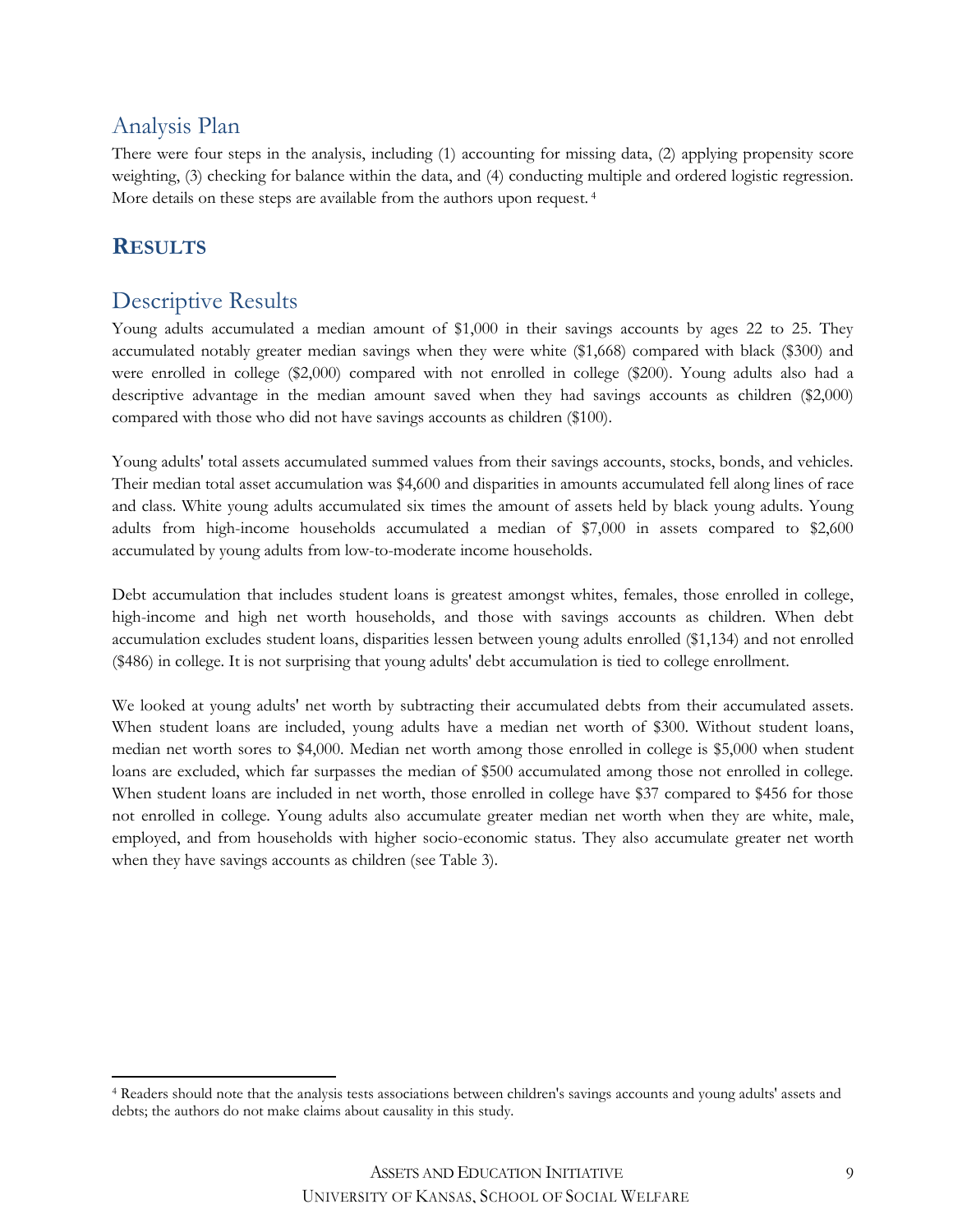## TABLE 3—Young adults' median savings, asset, debt, and net worth accumulation at ages 22 to 25 from the 2009 TA (*N* = 425).

|                                                          | <b>Savings</b> | Asset        | Debt           | Debt                      | Net Worth      | Net Worth      |
|----------------------------------------------------------|----------------|--------------|----------------|---------------------------|----------------|----------------|
|                                                          | Accumulation   | Accumulation | Accumulation   | Accumulation <sup>a</sup> | Accumulation   | Accumulation   |
|                                                          |                |              | (Including)    | (Excluding                | (Including     | (Excluding     |
|                                                          |                |              | Student Loans) | Student Loans)            | Student Loans) | Student Loans) |
| Full Sample                                              | \$1,000        | \$4,600      | \$1,000        | \$965                     | \$300          | \$4,000        |
| Child and Young Adult Variables                          |                |              |                |                           |                |                |
| White                                                    | \$1,668        | \$6,000      | \$1,242        | \$1,670                   | \$1,000        | \$4,990        |
| <b>Black</b>                                             | \$300          | \$1,000      | \$0            | \$538                     | \$0            | \$400          |
| Male                                                     | \$1,000        | \$5,045      | \$222          | \$755                     | \$400          | \$4,350        |
| Female                                                   | \$1,200        | \$4,250      | \$2,159        | \$1,147                   | \$96           | \$3,500        |
| Employed                                                 | \$1,000        | \$5,014      | \$1,000        | \$1,019                   | \$400          | \$4,300        |
| Not employed                                             | \$1,200        | \$3,500      | \$571          | \$785                     | \$1            | \$3,000        |
| Enrolled in college                                      | \$2,000        | \$6,005      | \$6,593        | \$1,134                   | \$37           | \$5,000        |
| Never enrolled in college                                | \$200          | \$500        | \$2,135        | \$486                     | \$456          | \$500          |
| Head and Household Socio-Economic Status (SES) Variables |                |              |                |                           |                |                |
| Head is married                                          | \$1,828        | \$5,800      | \$2,000        | \$1,039                   | \$952          | \$4,990        |
| Head is not married                                      | \$300          | \$2,504      | \$133          | \$699                     | \$0            | \$803          |
| Head has college degree or more                          | \$2,531        | \$7,000      | \$4,500        | \$1,073                   | \$1,678        | \$6,000        |
| Head has some college education                          | \$1,000        | \$4,131      | \$1,762        | \$1,294                   | \$0            | \$3,051        |
| Head has high school diploma or less                     | \$494          | \$3,472      | \$0            | \$641                     | \$300          | \$3,068        |
| High-income (HI; $\geq$ \$80,000)                        | \$2,409        | \$7,000      | \$4,000        | \$970                     | \$1,877        | \$6,500        |
| Low-to-moderate income $(LMI; < $80,000)$                | \$300          | \$2,600      | \$1            | \$960                     | \$43           | \$1,080        |
| High net worth $($ > \$10,000 $)$                        | \$1,500        | \$5,317      | \$1,391        | \$1,061                   | \$500          | \$4,306        |
| Moderate net worth ( $$0 \sim $10,000$ )                 | \$20           | \$970        | \$200          | \$485                     | \$0            | \$723          |
| Zero and negative net worth $(<$ \$0)                    | \$300          | \$1,599      | \$0            | \$184                     | \$300          | \$814          |
| Parent has savings for child                             | \$2,000        | \$6,669      | \$3,000        | \$1,154                   | \$1,000        | \$6,000        |
| Parent does not have savings for child                   | \$400          | \$3,473      | \$120          | \$752                     | \$20           | \$2,000        |
| Variable of Interest                                     |                |              |                |                           |                |                |
| Child has savings account in 2002                        | \$2,000        | \$6,025      | \$2,329        | \$1,181                   | \$1,000        | \$5,000        |
| Child does not have savings account in 2002              | \$100          | \$1,000      | \$0            | \$363                     | \$0            | \$462          |

*Source*: Expectation-Maximization (EM) completed data from the Panel Study of Income Dynamics (PSID) and the 2002 Child Development Supplement (CDS) and the 2007 and 2009 Transition into Adulthood (TA) supplement. Data is weighted using the sampling weight from the 2009 TA. *Notes*: <sup>a</sup> Means are reported for young adults' debt accumulation excluding student loans because medians by covariates are \$0 due to small amounts accumulated. Characteristics presented prior to applying the ATT weight.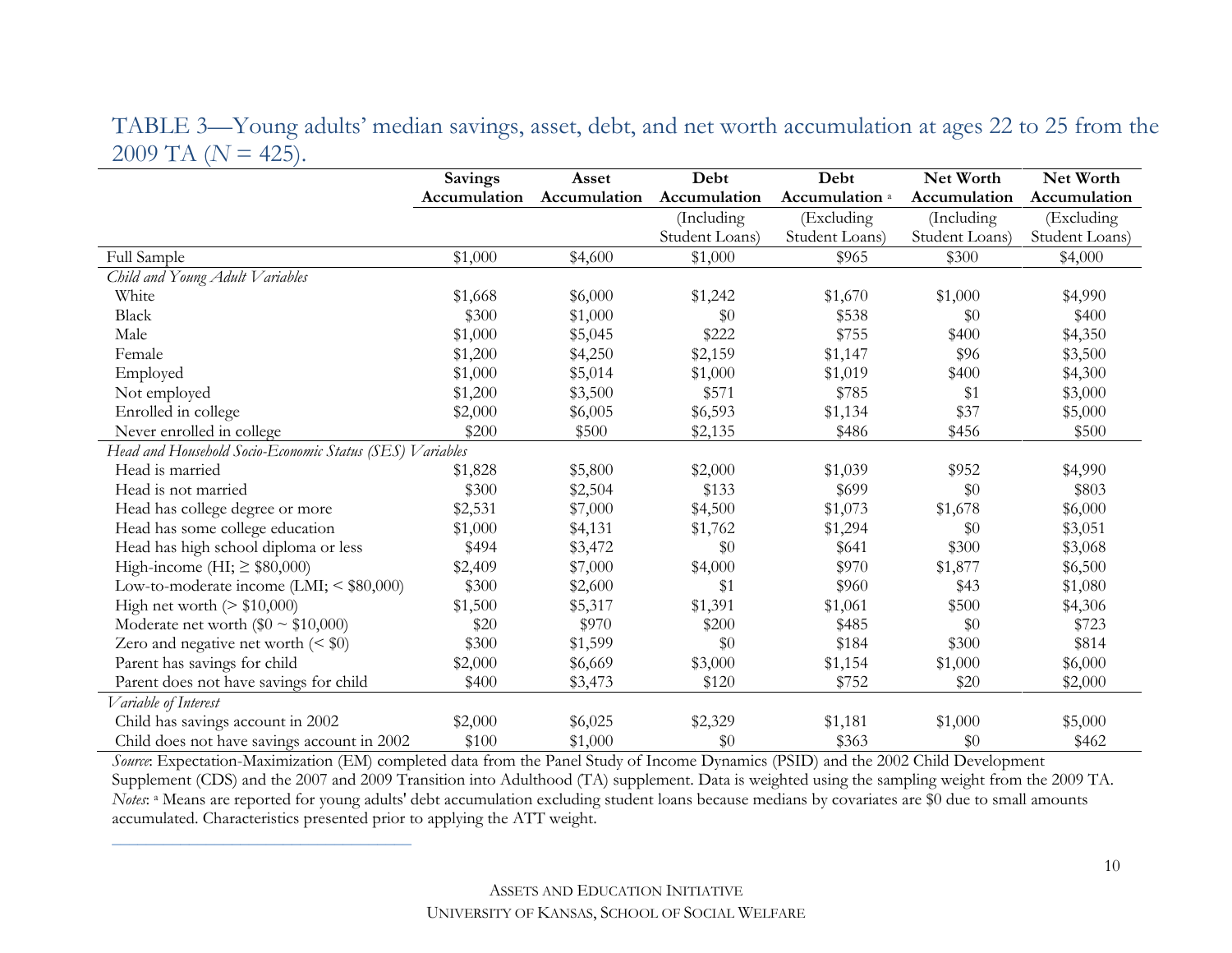### Regression Results

*Savings accumulation*. Results for young adults' savings accumulation are available in Table 4. Model 1 examines IHStransformed savings amounts with multiple regression and Model 2 examines categorical savings amounts with ordered logistic regression. In Model 1, young adults accumulate significantly more savings when they are white  $(\beta =$ 1.054,  $p = .018$ ), enrolled in college (β = 2.358,  $p < .001$ ), and live in households with high accumulating net worth (β = .516,  $p = .035$ ). Living in households with higher income is related to a decrease in accumulated savings ( $\beta$  = −.181,  $p = .051$ ). Young adults also accumulate more savings when they have accounts as children compared to not having accounts as children ( $\beta = 1.028$ ,  $p = .002$ ). For the most part, these results are consistent with the ordered logistic regression results in Model 2. The odds of accumulating savings at higher percentiles are two times greater for whites compared with blacks (β = .698, *OR* = 2.010,  $p = .002$ ). The odds of accumulating savings at higher percentiles are four times greater for young adults enrolled in college compared with not enrolled (β = 1.382, *OR* = 3.983, *p* < .001). The odds of accumulating savings at higher percentiles are one-and-a-half times greater for young adults whose heads are married compared with not married ( $\beta = .467$ ,  $OR = 1.595$ ,  $p = .052$ ). The odds of accumulating savings at higher percentiles are over two times greater for young adults who had savings accounts as children compared to their counterparts who did not have savings accounts as children (β = .807, *OR* = 2.241, *p* = .003).

*Asset accumulation*. Results for young adults' asset accumulation are available in Table 5. Model 3 examines IHStransformed asset amounts with multiple regression and Model 4 examines categorical asset amounts with ordered logistic regression. In Model 3, young adults accumulate significantly more assets when they are white (β = .877, *p* = .077), employed ( $\beta = 1.536$ ,  $p = .009$ ), and enrolled in college ( $\beta = 2.119$ ,  $p < .001$ ). Living in households with higher income is related to a decrease in accumulated assets (β = −.200, *p* = .038). Young adults also accumulate more assets when they have accounts as children compared to not having accounts as children ( $\beta = .809$ ,  $p = .012$ ). For the most part, these results are consistent with the ordered logistic regression results in Model 4; however, we also see that head's marital status and household net worth emerge as positive and significant predictors. The odds of accumulating assets at higher percentiles are two times greater for whites compared with blacks ( $\beta$  = .716, *OR* = 2.046,  $p$  = .018). The odds of accumulating assets at higher percentiles are two-and-a-half times greater for those who are employed (β = .879, *OR* = 2.408, *p* = .005) and enrolled in college (β = .917, *OR* = 2.502, *p* = .002) compared to their counterparts. The odds of accumulating assets at higher percentiles are two times greater for those whose heads are married compared with not married (β = .589, *OR* = 1.802, *p* = .024). There is an 18 percent decrease in the odds of accumulating assets at higher percentiles for every point increase in the log of household income (β = −.201, *OR* = .818,  $p = 0.04$ ). There is a 53 percent increase in the odds of accumulating assets at higher percentiles for every point increase in the IHS of household net worth (β = .427, *OR* = 1.533,  $p = .006$ ). The odds of accumulating assets at higher percentiles are one-and-a-half times greater for those had savings accounts as children (β = .463, *OR* = 1.589, *p*  $= .037$ ).

*Debt accumulation (including student loans)*. Results for young adults' debt accumulation including student loans are available in Table 6. Model 5 examines IHS-transformed debt amounts with multiple regression and Model 6 examines categorical debt amounts with ordered logistic regression. In Model 5, young adults accumulate significantly more debt when they are employed ( $\beta$  = 1.538,  $p$  = .035), enrolled in college ( $\beta$  = 4.845,  $p$  < .001), and have heads with higher levels of education ( $\beta$  = .382,  $p$  = .007). They accumulate significantly less debt when they are male compared to female (β = -2.131,  $p < .001$ ) and when their households have higher net worth (β = -.698,  $p = .040$ ). The same variables are significant in Model 6. The odds of accumulating debt at higher percentiles are two times greater for young adults who are employed ( $\beta = .647$ ,  $OR = 1.926$ ,  $p = .065$ ) and 10 times greater for young adults enrolled in college ( $\beta$  = 2.395, *OR* = 10.968,  $p < .001$ ) compared to their counterparts. There is a 63 percent decrease in the odds of accumulating assets at higher percentiles for males compared with females ( $\beta = -1.002$ ,  $OR = .367$ ,  $p <$ .001) and a 44 percent decrease for every point increase in households' high accumulating high net worth ( $\beta = -.578$ ,  $OR = .561, p < .008$ .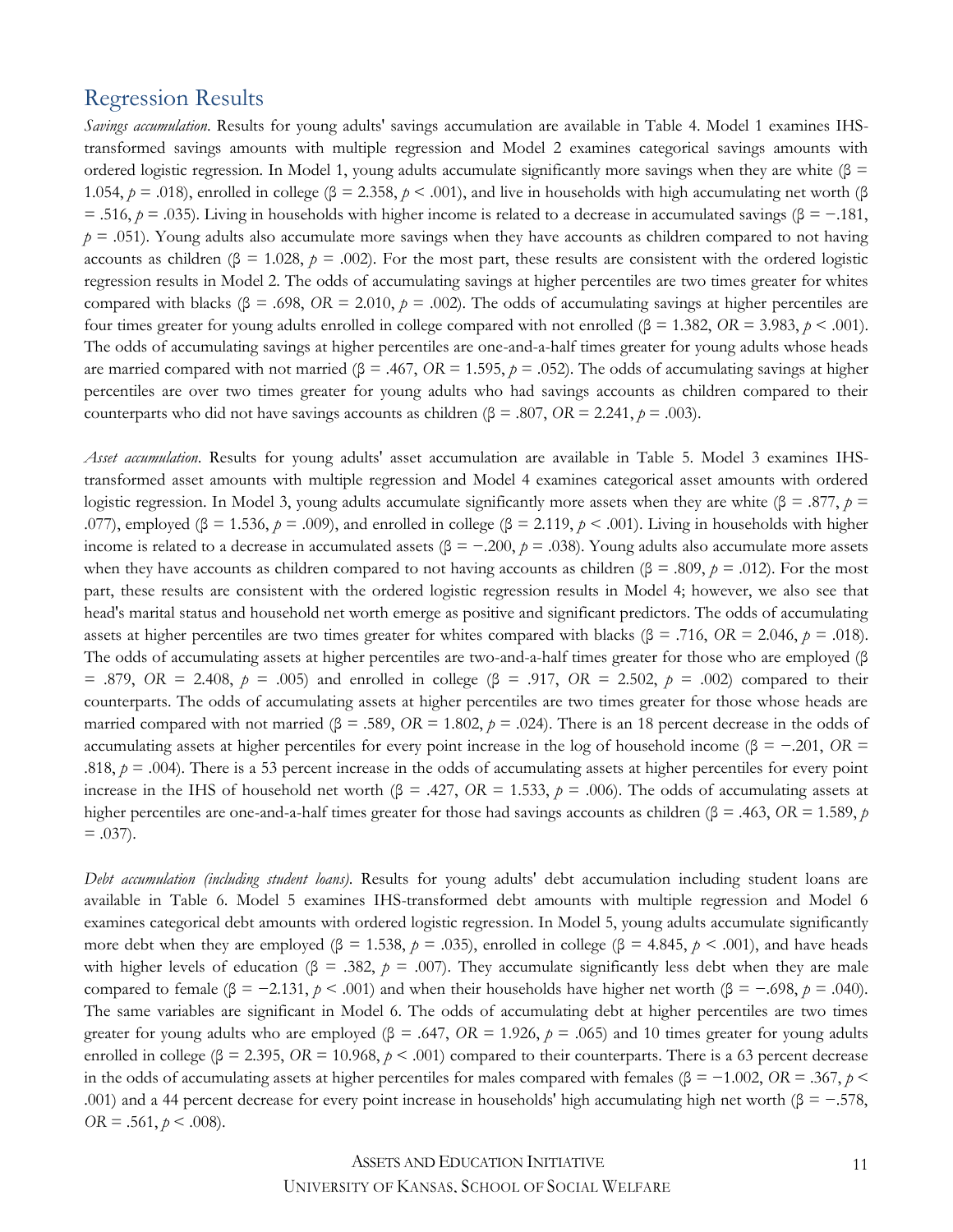*Debt accumulation (excluding student loans)*. Results for young adults' debt accumulation excluding student loans are available in Table 7. Model 7 examines IHS-transformed debt amounts with multiple regression and Model 8 examines categorical debt amounts with ordered logistic regression. Young adults accumulate higher debt when they are employed compared to not employed ( $\beta$  = .831,  $\rho$  = .070) and their heads have higher levels of education ( $\beta$  = .312,  $p = .015$ ). They accumulate significantly less debt when they are male compared with female ( $\beta = -1.636$ ,  $p =$ .001). The same variables are significant in Model 8. The odds of accumulating debt at higher percentiles are upwards of two times greater for young adults who are employed compared to not employed (β = .574, *OR* = 1.775, *p* = .075). There is a 24 percent increase in the odds of accumulating debt at higher percentiles for every additional year of head's education ( $\beta = .214$ ,  $OR = 1.239$ ,  $p = .011$ ). There is a 67 percent decrease in the odds of accumulating debt at higher percentiles for males compared with females ( $\beta$  = -1.103, *OR* = .332, *p* = .001).

*Net worth accumulation (including student loans)*. Results for young adults' net worth accumulation including student loans are available in Table 8. Model 9 examines IHS-transformed net worth amounts with multiple regression and Model 10 examines categorical net worth amounts with ordered logistic regression. In Model 9, young adults accumulate higher net worth when they are white ( $\beta = 2.203$ ,  $p = .046$ ) and male ( $\beta = 2.890$ ,  $p = .019$ ), compared to their counterparts. They accumulate significantly more net worth for every point increase in their households' high accumulating net worth ( $\beta = 2.585$ ,  $p < .001$ ). Young adults accumulate significantly less net worth when they are enrolled in college compared to not enrolled (β = −5.970, *p* < .001). For every additional year's increase in head's education level ( $\beta = -.631$ ,  $p = .048$ ) and households' accumulating moderate net worth ( $\beta = -1.333$ ,  $p = .098$ ), there is a decrease in young adults' net worth accumulation. For the most part, the same variables are significant in Model 10. The odds of accumulating net worth at higher percentiles are about two times greater for young adults who are white (β = .538, *OR* = 1.713, *p* = .024) and male (β = .710, *OR* = 2.034, *p* = .004) compared to their counterparts. For every point increase in households' zero and negative (as net worth becomes more negative; β = .176, *OR* = 1.192, *p* = .046) and high net worth (β = .675, *OR* = 1.964, *p* < .001), there are respectively 19 percent and 96 percent increases in the odds of young adults accumulating net worth at higher percentiles. For every point increase in household income (β = −.126, *OR* = .882, *p* = .063) and moderate net worth (β = −.338, *OR* = .717, *p* = .032), there are respectively 12 and 28 percent decreases in the odds of accumulating higher percentiles of net worth as young adults. There is a 15 percent decrease in the odds of accumulating higher percentiles of net worth for each additional year of head's education level (β = −.159, *OR* = .853, *p* = .031).

*Net worth accumulation (excluding student loans)*. Results for young adults' net worth accumulation excluding student loans are available in Table 9. Model 11 examines IHS-transformed net worth amounts with multiple regression and Model 12 examines categorical net worth amounts with ordered logistic regression. In Model 11, young adults accumulate higher net worth when they are employed compared to not employed (β = 1.458, *p* = .075), enrolled in college compared to not enrolled (β = 1.852, *p* = .021), and have households that are accumulating high net worth (β = .834,  $p = .059$ . Additional variables emerge as significant predictors of young adults' net worth in Model 12. The odds of accumulating net worth at higher percentiles are about two times greater for young adults who are white ( $\beta = .647$ , *OR* = 1.910, *p* = .025), employed (β = .797, *OR* = 2.219, *p* = .012), and enrolled in college (β = .670, *OR* = 1.954, *p* = .010) compared to their counterparts. There is a 67 percent increase in the odds of accumulating net worth at higher percentiles in young adulthood for every point increase of households' higher net worth (β = .510, *OR* = 1.665, *p* = .001). For every point increase in household income, there is a 16 percent decrease in the odds of young adults' accumulated net worth at higher percentiles.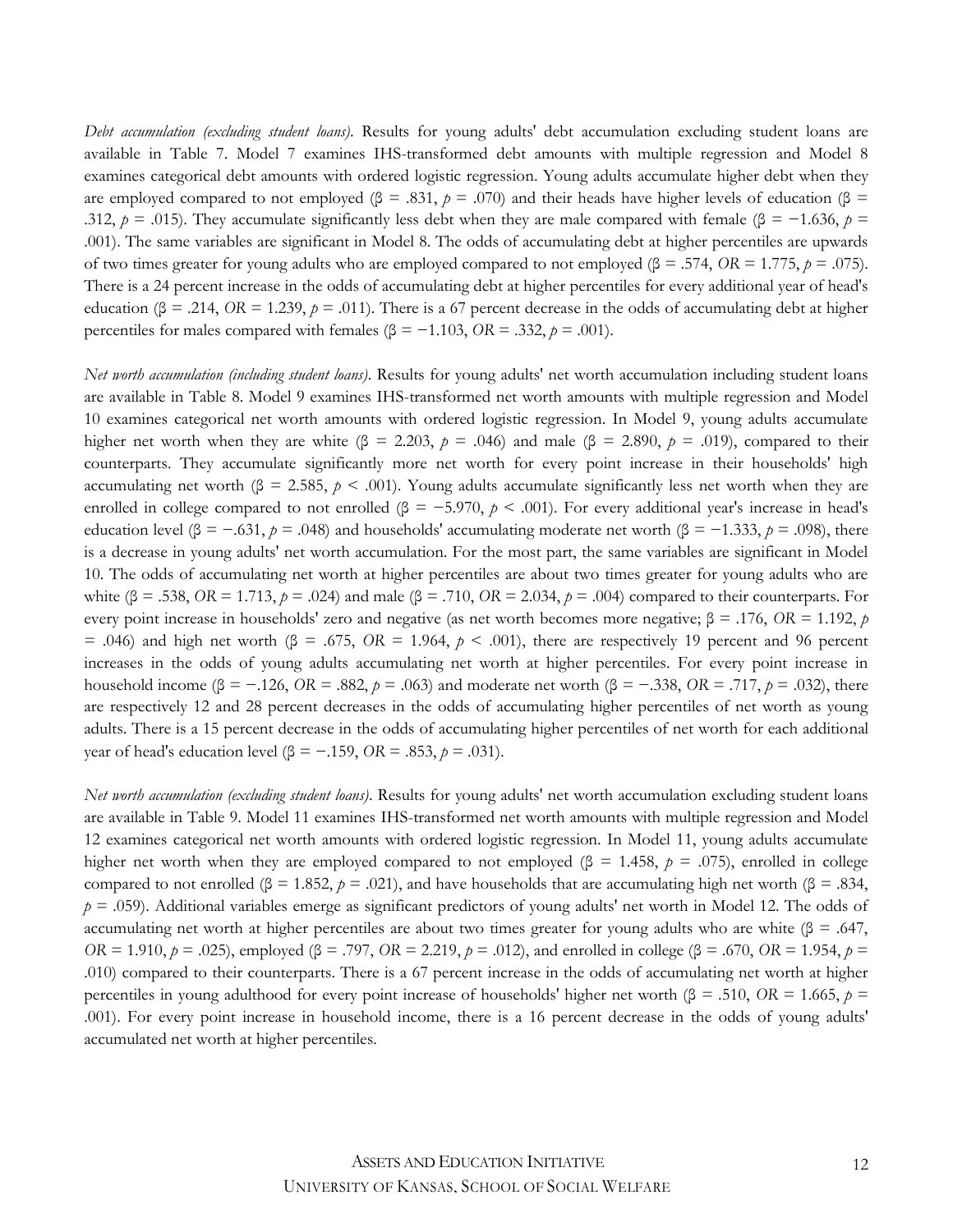TABLE 4—Multiple and ordered logistic regression results: Predicting young adults' *savings accumulation* in 2009 in the full sample  $(N = 425; ATT$  weighted).

|                                                          |            | Model 1 <sup>a</sup> | Model $2b$              |      |                   |  |
|----------------------------------------------------------|------------|----------------------|-------------------------|------|-------------------|--|
| Covariates                                               |            | IHS transformed      | Categorical Transformed |      |                   |  |
|                                                          |            | SE                   | ß                       | SE   | <b>OR</b>         |  |
| Child and Young Adult Variables                          |            |                      |                         |      |                   |  |
| White                                                    | $1.054*$   | .442                 | $.698*$                 | .291 | 2.010             |  |
| Male                                                     | $-.282$    | .360                 | $-.163$                 | .291 | $\qquad \qquad -$ |  |
| Employed                                                 | .760       | .514                 | .289                    | .322 | $-$               |  |
| Enrolled in college                                      | $2.358***$ | .431                 | 1.382***                | .299 | 3.983             |  |
| Head and Household Socio-Economic Status (SES) Variables |            |                      |                         |      |                   |  |
| Head is married                                          | .610       | .396                 | .467†                   | .240 | 1.595             |  |
| Heads' education level                                   | .115       | .103                 | .070                    | .088 | $\qquad \qquad -$ |  |
| Log of household income                                  | $-.181+$   | .092                 | $-.141+$                | .080 | .868              |  |
| IHS of household net worth: Splines                      |            |                      |                         |      |                   |  |
| $\leq$ 0: Zero and negative net worth                    | .056       | .191                 | .029                    | .133 | $- -$             |  |
| $> 0$ to $< 10$ : Moderate net worth                     | $-.067$    | .350                 | .004                    | .250 | $-$               |  |
| $\geq$ 10: High net worth                                | $.516*$    | .245                 | .268                    | .197 | $- -$             |  |
| Parents have savings for child                           | .264       | .382                 | .092                    | .288 |                   |  |
| Variable of Interest                                     |            |                      |                         |      |                   |  |
| Child has savings account                                | 1.028**    | .326                 | $.807**$                | .275 | 2.241             |  |
| Constant                                                 | 1.695      | 2.017<br>$p = .401$  |                         |      |                   |  |
| $R^2$ (Psuedo)                                           |            | .368                 |                         |      | .118              |  |

*Source*: Expectation-Maximization (EM) completed data from the Panel Study of Income Dynamics (PSID) and the 2002 Child Development Supplement (CDS) and the 2007 and 2009 Transition into Adulthood (TA) supplement.

*Notes*: <sup>a</sup> Savings amount was transformed using the inverse hyperbolic sine (IHS) transformation for multiple regression analysis. **b** Savings amount was transformed into an ordered categorical variable based on amount percentiles:  $$0 = 0$  (reference);  $> $0 < $200 = 1; \ge $200 < $1,000 = 2; \ge $1,000 < $4,000 = 1$ 3; ≥ \$4,000 = 4. Confidence intervals for variables significant at *p* < .05 do not cross zero; however, confidence intervals for variables significant at *p* < .10 cross zero and should be interpreted cautiously. ATT = the average treatment effect for the treated using the weight of 1 for children with savings and  $p/(1-p)$  for children without savings. β = regression coefficients. Robust *SE* = robust standard error. OR = Odds ratio. \* *p* < .05; \*\* *p* < .01; \*\*\* *p* < .001;  $\dagger$  *p* < .10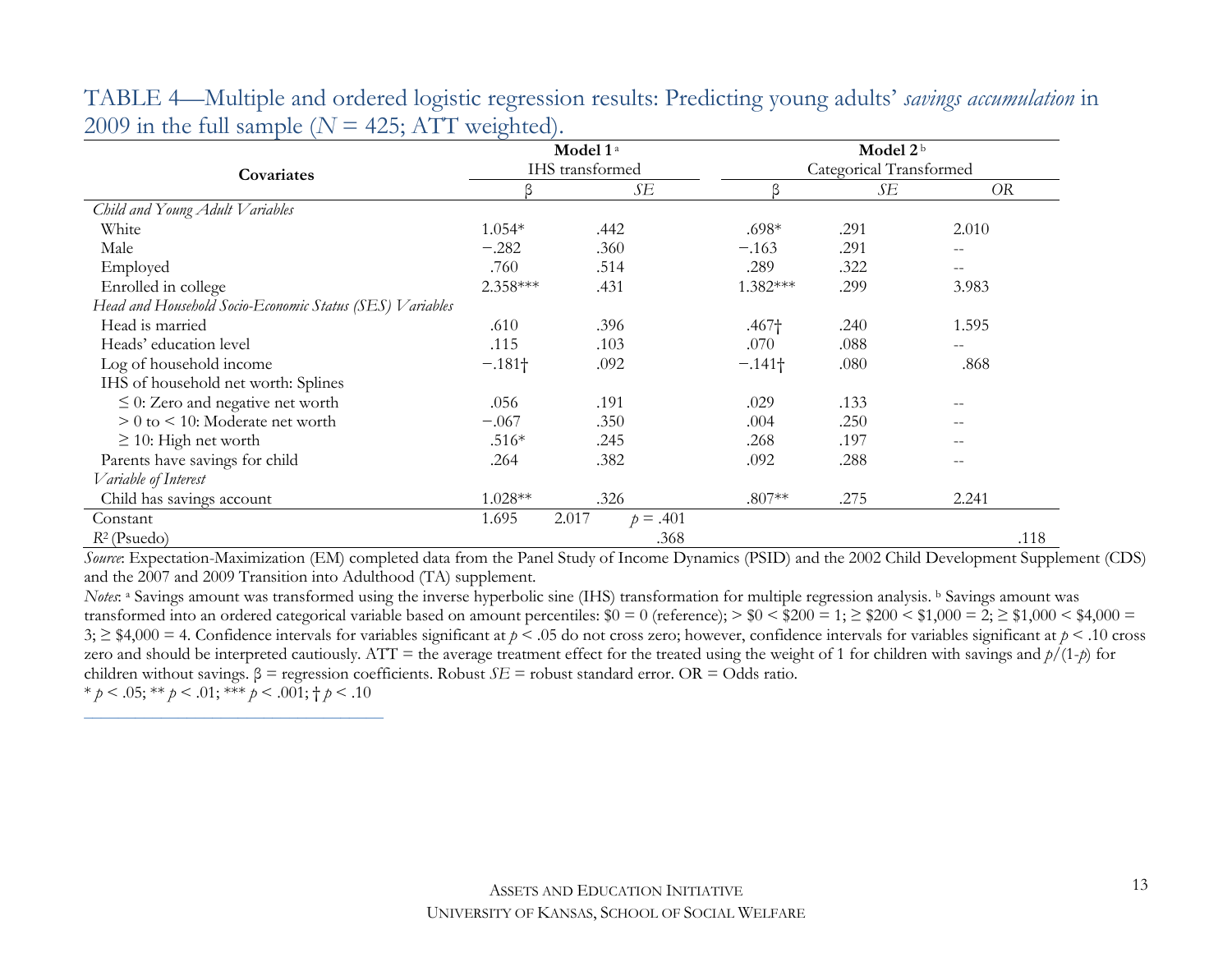TABLE 5—Multiple and ordered logistic regression results: Predicting young adults' *asset accumulation* in 2009 in the full sample  $(N = 425; ATT$  weighted).

|                                                          |           | Model 3 <sup>a</sup>   | Model 4 <sup>b</sup>    |      |                   |  |
|----------------------------------------------------------|-----------|------------------------|-------------------------|------|-------------------|--|
| Covariates                                               |           | <b>IHS</b> Transformed | Categorical Transformed |      |                   |  |
|                                                          | ß         | SE                     | ß                       | SE   | <b>OR</b>         |  |
| Child and Young Adult Variables                          |           |                        |                         |      |                   |  |
| White                                                    | $.877+$   | .495                   | $.716*$                 | .302 | 2.046             |  |
| Male                                                     | .025      | .371                   | .157                    | .246 | $-$               |  |
| Employed                                                 | $1.536**$ | .583                   | .879**                  | .317 | 2.408             |  |
| Enrolled in college                                      | 2.119***  | .532                   | .917**                  | .297 | 2.502             |  |
| Head and Household Socio-Economic Status (SES) Variables |           |                        |                         |      |                   |  |
| Head is married                                          | .830      | .551                   | .589*                   | .262 | 1.802             |  |
| Heads' education level                                   | .069      | .095                   | $-.007$                 | .069 |                   |  |
| Log of household income                                  | $-.200+$  | .096                   | $-.201**$               | .071 | .818              |  |
| IHS of household net worth: Splines                      |           |                        |                         |      |                   |  |
| $\leq$ 0: Zero and negative net worth                    | .026      | .246                   | .026                    | .136 | $\qquad \qquad -$ |  |
| $> 0$ to $< 10$ : Moderate net worth                     | $-.035$   | .430                   | $-.026$                 | .228 | $- -$             |  |
| $\geq$ 10: High net worth                                | .433      | .266                   | .427**                  | .156 | 1.533             |  |
| Parents have savings for child                           | .075      | .392                   | .176                    | .251 | $-$               |  |
| Variable of Interest                                     |           |                        |                         |      |                   |  |
| Child has savings account                                | $.809*$   | .320                   | $.463*$                 | .223 | 1.589             |  |
| Constant                                                 | 3.727     | 2.072<br>$p = .073$    |                         |      |                   |  |
| $R^2$ (Psuedo)                                           |           | .280                   |                         |      | .119              |  |

*Source*: Expectation-Maximization (EM) completed data from the Panel Study of Income Dynamics (PSID) and the 2002 Child Development Supplement (CDS) and the 2007 and 2009 Transition into Adulthood (TA) supplement.

*Notes*: a Asset accumulation amount was transformed using the inverse hyperbolic sine (IHS) transformation for multiple regression analysis. b Asset accumulation amount was transformed into an ordered categorical variable based on amount percentiles:  $0 = 0$  (reference);  $> 0.00 = 1$ ;  $\ge 0.000 = 1$ ;  $\ge 0.000 = 1$ ;  $\ge 0.000 = 1$ ;  $$4,600 = 2$ ;  $\geq $4,600 < $11,200 = 3$ ;  $\geq $11,200 = 4$ . Confidence intervals for variables significant at  $p < .05$  do not cross zero; however, confidence intervals for variables significant at  $p < 0.10$  cross zero and should be interpreted cautiously. ATT = the average treatment effect for the treated using the weight of 1 for children with savings and *p*/(1-*p*) for children without savings. β = regression coefficients. Robust *SE* = robust standard error. OR = Odds ratio. \* *p* < .05; \*\* *p* < .01; \*\*\* *p* < .001;  $\dagger$  *p* < .10 \_\_\_\_\_\_\_\_\_\_\_\_\_\_\_\_\_\_\_\_\_\_\_\_\_\_\_\_\_\_\_\_\_\_\_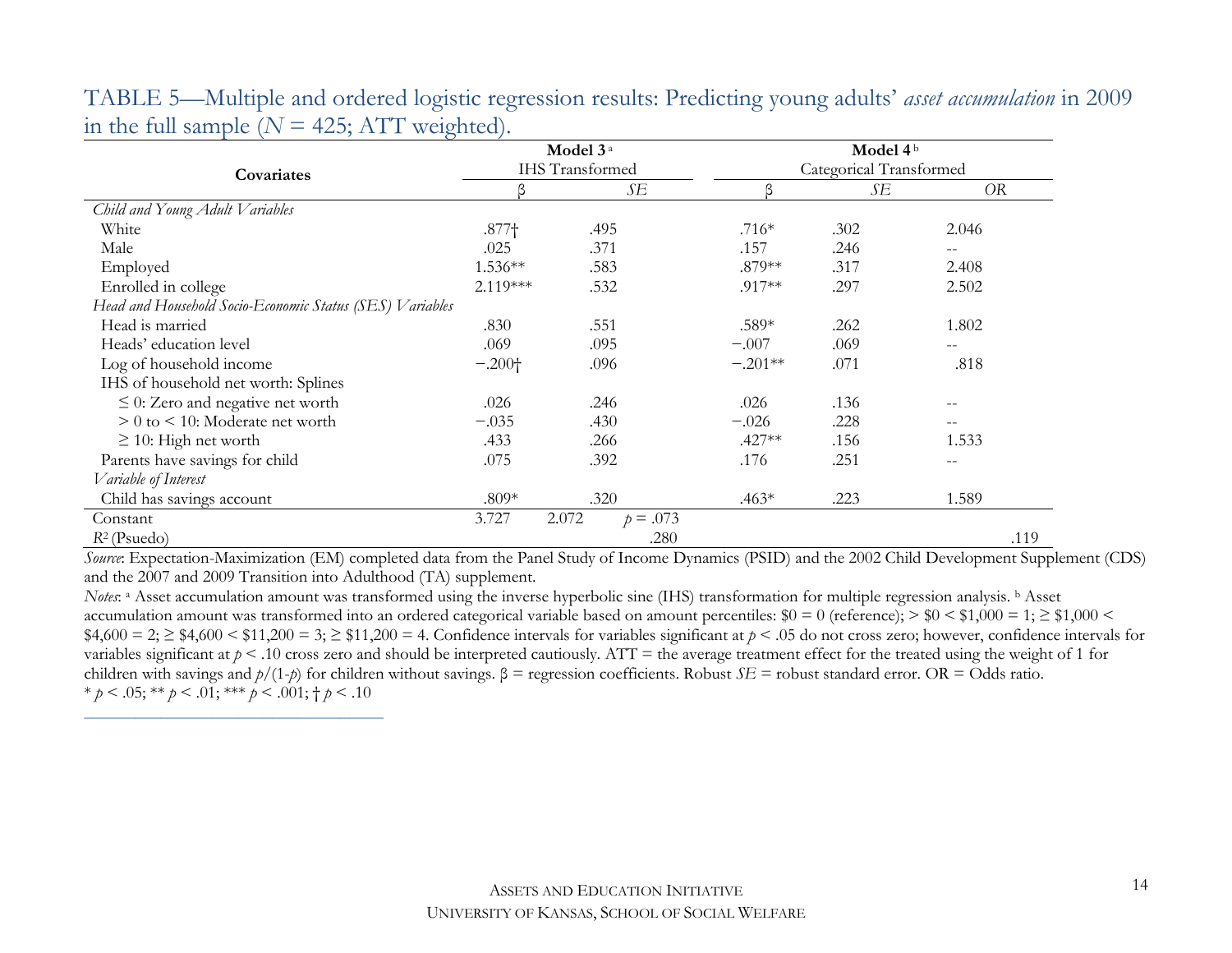|                                                          |             | Model $5^{\mathrm{a}}$ | Model 6 $b$<br>Categorical Transformed |      |                   |  |
|----------------------------------------------------------|-------------|------------------------|----------------------------------------|------|-------------------|--|
| Covariates                                               |             | <b>IHS</b> Transformed |                                        |      |                   |  |
|                                                          |             | SЕ                     |                                        | SE   | <b>OR</b>         |  |
| Child and Young Adult Variables                          |             |                        |                                        |      |                   |  |
| White                                                    | $-.305$     | .636                   | $-.105$                                | .301 |                   |  |
| Male                                                     | $-2.131***$ | .549                   | $-1.002***$                            | .264 | .367              |  |
| Employed                                                 | 1.538*      | .728                   | $.674+$                                | .365 | 1.926             |  |
| Enrolled in college                                      | 4.845***    | .549                   | 2.395***                               | .320 | 10.968            |  |
| Head and Household Socio-Economic Status (SES) Variables |             |                        |                                        |      |                   |  |
| Head is married                                          | .322        | .562                   | .133                                   | .274 |                   |  |
| Heads' education level                                   | .382**      | .142                   | $.143*$                                | .070 | 1.154             |  |
| Log of household income                                  | .053        | .175                   | .026                                   | .084 | $--$              |  |
| IHS of household net worth: Splines                      |             |                        |                                        |      |                   |  |
| $\leq$ 0: Zero and negative net worth                    | $-.153$     | .219                   | $-.248$                                | .175 | $-$               |  |
| $> 0$ to $< 10$ : Moderate net worth                     | .330        | .404                   | .495                                   | .322 | $- -$             |  |
| $\geq$ 10: High net worth                                | $-.698*$    | .339                   | $-.578**$                              | .216 | .561              |  |
| Parents have savings for child                           | $-.520$     | .584                   | $-.233$                                | .292 | $- -$             |  |
| Variable of Interest                                     |             |                        |                                        |      |                   |  |
| Child has savings account                                | $-.227$     | .525                   | $-.052$                                | .253 | $\qquad \qquad -$ |  |
| Constant                                                 | $-4.244$    | 2.785<br>$p = .128$    |                                        |      |                   |  |
| $R^2$ (Psuedo)                                           |             | .249                   |                                        |      | .114              |  |

TABLE 6—Multiple and ordered logistic regression results: Predicting young adults' *debt accumulation including student loans* in 2009 in the full sample  $(N = 425; ATT$  weighted).

*Source*: Expectation-Maximization (EM) completed data from the Panel Study of Income Dynamics (PSID) and the 2002 Child Development Supplement (CDS) and the 2007 and 2009 Transition into Adulthood (TA) supplement.

*Notes*: <sup>a</sup> Debt accumulation amount was transformed using the inverse hyperbolic sine (IHS) transformation for multiple regression analysis. <sup>b</sup> Debt accumulation amount was transformed into an ordered categorical variable based on amount percentiles:  $0 = 0$  (reference);  $> 0.00 = 1$ ;  $\ge 0.000 = 1$ ;  $\ge 0.000 = 1$ ;  $\ge 0.000 = 1$ ;  $$12,935 = 2$ ;  $\geq $12,935 = 3$ . Confidence intervals for variables significant at  $p < .05$  do not cross zero; however, confidence intervals for variables significant at *p*  $<$  10 cross zero and should be interpreted cautiously. ATT = the average treatment effect for the treated using the weight of 1 for children with savings and *p*/(1-*p*) for children without savings. β = regression coefficients. Robust *SE* = robust standard error. OR = Odds ratio. \* *p* < .05; \*\* *p* < .01; \*\*\* *p* < .001;  $\uparrow$  *p* < .10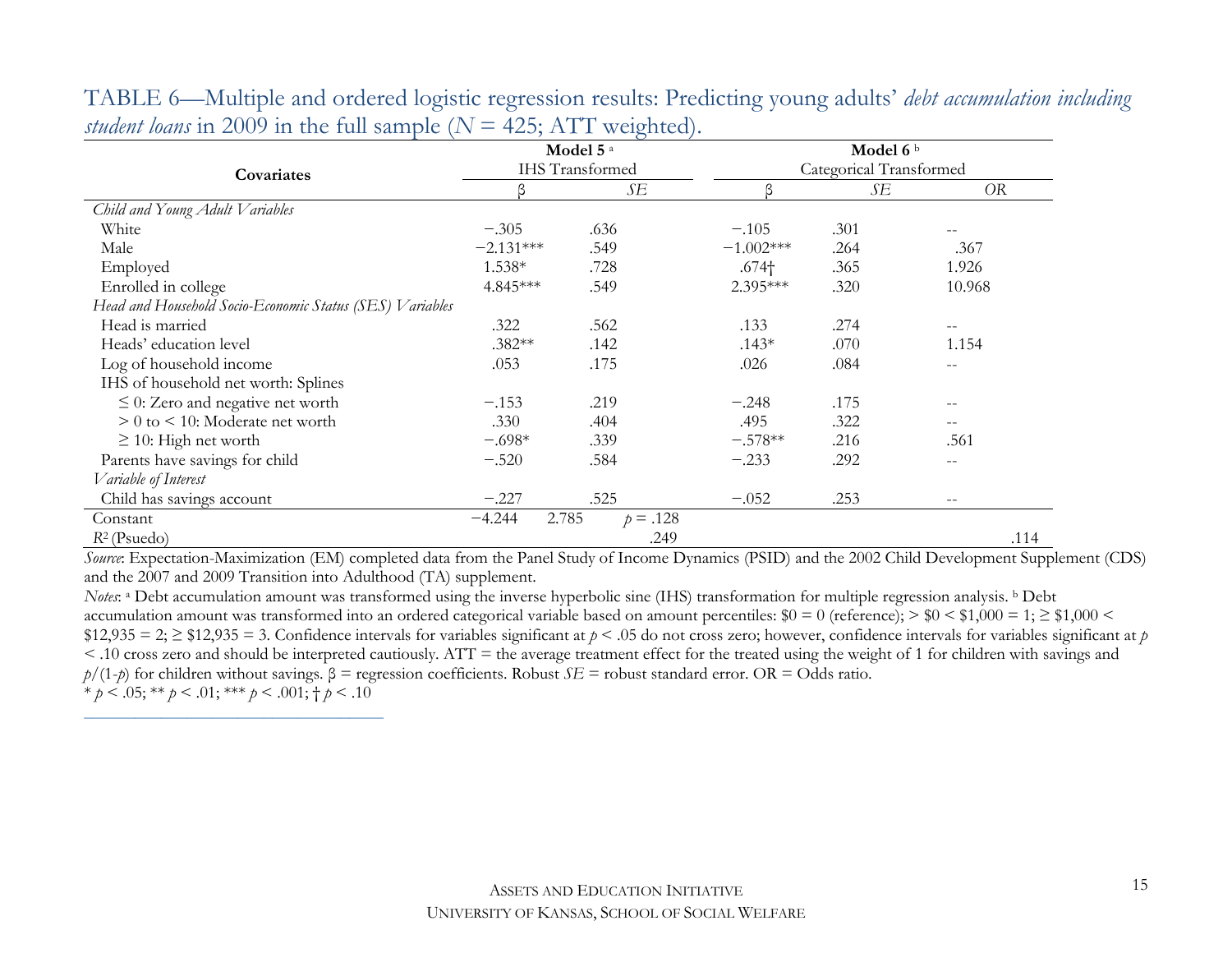|                                                          |            | $\circ$<br>Model 7 <sup>a</sup><br><b>IHS</b> Transformed | Model 8 <sup>b</sup><br>Categorical Transformed |      |                   |  |
|----------------------------------------------------------|------------|-----------------------------------------------------------|-------------------------------------------------|------|-------------------|--|
| Covariates                                               | ß          | SE                                                        | ß                                               | SЕ   | <b>OR</b>         |  |
| Child and Young Adult Variables                          |            |                                                           |                                                 |      |                   |  |
| White                                                    | $-.009$    | .440                                                      | $-.108$                                         | .321 |                   |  |
| Male                                                     | $-1.636**$ | .496                                                      | $-1.103**$                                      | .331 | .332              |  |
| Employed                                                 | $.831+$    | .457                                                      | $.574+$                                         | .322 | 1.775             |  |
| Enrolled in college                                      | .312       | .449                                                      | .229                                            | .357 |                   |  |
| Head and Household Socio-Economic Status (SES) Variables |            |                                                           |                                                 |      |                   |  |
| Head is married                                          | $-.288$    | .459                                                      | $-.139$                                         | .314 |                   |  |
| Heads' education level                                   | $.312*$    | .128                                                      | $.214*$                                         | .084 | 1.239             |  |
| Log of household income                                  | $-.056$    | .140                                                      | $-.055$                                         | .091 |                   |  |
| IHS of household net worth: Splines                      |            |                                                           |                                                 |      |                   |  |
| $\leq$ 0: Zero and negative net worth                    | .092       | .158                                                      | .062                                            | .136 |                   |  |
| $> 0$ to $< 10$ : Moderate net worth                     | $-.136$    | .316                                                      | $-.077$                                         | .259 | $-$               |  |
| $\geq$ 10: High net worth                                | .087       | .361                                                      | .047                                            | .218 |                   |  |
| Parents have savings for child                           | $-.078$    | .471                                                      | $-.095$                                         | .325 |                   |  |
| Variable of Interest                                     |            |                                                           |                                                 |      |                   |  |
| Child has savings account                                | .489       | .486                                                      | .423                                            | .292 | $\qquad \qquad -$ |  |
| Constant                                                 | $-1.220$   | 2.245<br>$p = .587$                                       |                                                 |      |                   |  |
| $R^2$ (Psuedo)                                           |            | .101                                                      |                                                 |      | .059              |  |

TABLE 7—Multiple and ordered logistic regression results: Predicting young adults' *debt accumulation excluding student loans* in 2009 in the full sample  $(N = 425$ ; ATT weighted).

*Source*: Expectation-Maximization (EM) completed data from the Panel Study of Income Dynamics (PSID) and the 2002 Child Development Supplement (CDS) and the 2007 and 2009 Transition into Adulthood (TA) supplement.

*Notes*: <sup>a</sup> Debt accumulation amount was transformed using the inverse hyperbolic sine (IHS) transformation for multiple regression analysis. <sup>b</sup> Debt accumulation amount was transformed into an ordered categorical variable based on amount percentiles:  $0 = 0$  (reference);  $> 0 = 0$  < \$300 = 1;  $\geq$  \$300 < \$3,000  $= 2$ ;  $\geq$  \$3,000 = 3. Confidence intervals for variables significant at  $p \leq .05$  do not cross zero; however, confidence intervals for variables significant at  $p \leq .10$ cross zero and should be interpreted cautiously. ATT = the average treatment effect for the treated using the weight of 1 for children with savings and  $p/(1-p)$ for children without savings. β = regression coefficients. Robust *SE* = robust standard error. OR = Odds ratio. \* *p* < .05; \*\* *p* < .01; \*\*\* *p* < .001;  $\dagger$  *p* < .10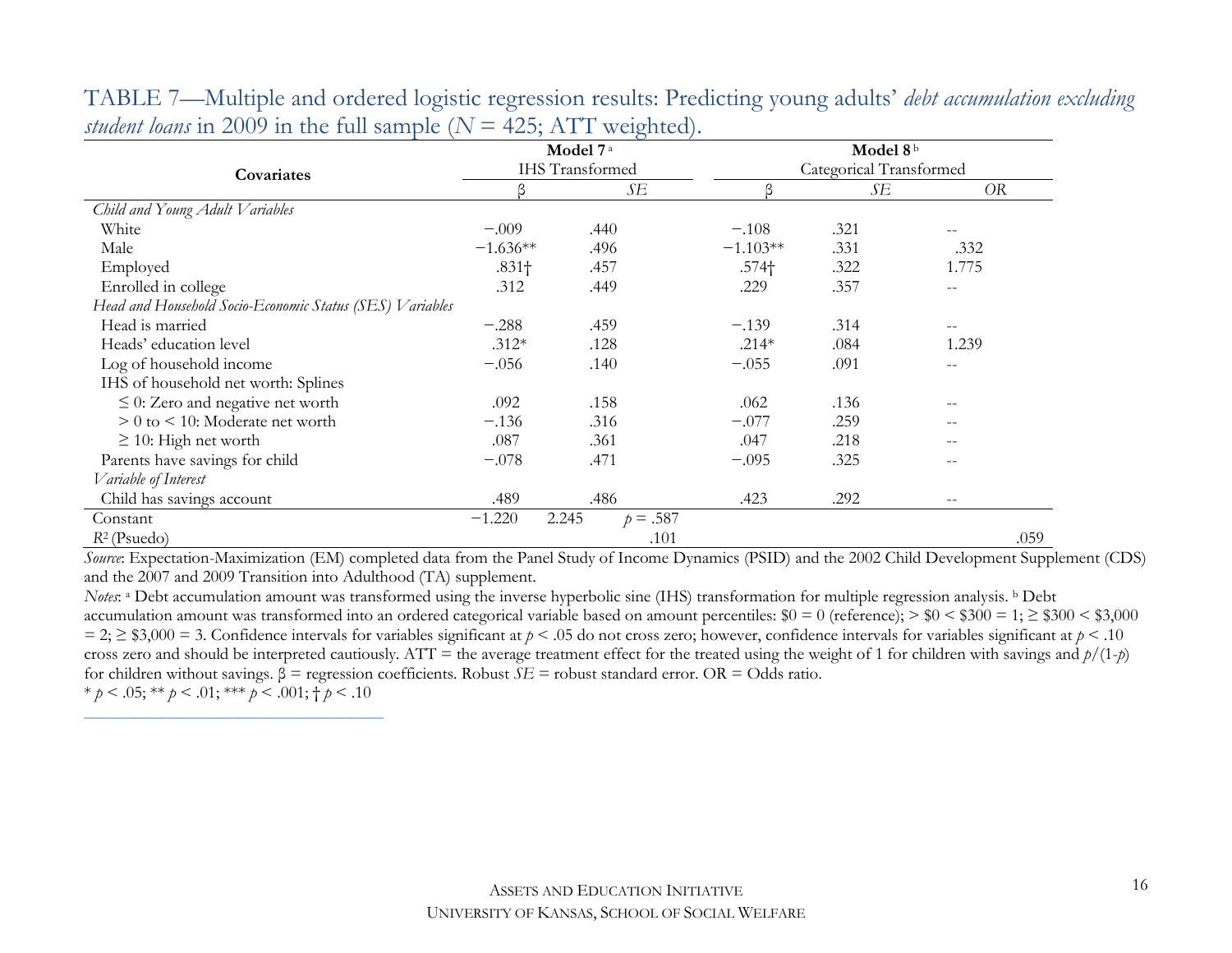| $\circ$                                                  |                                                |       |            | $\epsilon$                                 |      |                   |  |
|----------------------------------------------------------|------------------------------------------------|-------|------------|--------------------------------------------|------|-------------------|--|
|                                                          | Model 9 <sup>a</sup><br><b>IHS</b> Transformed |       |            | Model 10 $\,$ b<br>Categorical Transformed |      |                   |  |
| Covariates                                               |                                                |       |            |                                            |      |                   |  |
|                                                          |                                                |       | SЕ         | ß                                          | SЕ   | OR                |  |
| Child and Young Adult Variables                          |                                                |       |            |                                            |      |                   |  |
| White                                                    | $2.203*$                                       |       | 1.100      | $.538*$                                    | .239 | 1.713             |  |
| Male                                                     | 2.890*                                         |       | 1.228      | $.710**$                                   | .246 | 2.034             |  |
| Employed                                                 | .524                                           |       | 1.176      | .229                                       | .239 | $\qquad \qquad -$ |  |
| Enrolled in college                                      | $-5.970***$                                    |       | 1.053      | $-1.088***$                                | .248 | .337              |  |
| Head and Household Socio-Economic Status (SES) Variables |                                                |       |            |                                            |      |                   |  |
| Head is married                                          | .970                                           |       | 1.114      | .216                                       | .245 |                   |  |
| Heads' education level                                   | $-.632*$                                       |       | .319       | $-.159*$                                   | .073 | .853              |  |
| Log of household income                                  | $-.272$                                        |       | .334       | $-.126+$                                   | .068 | .882              |  |
| IHS of household net worth: Splines                      |                                                |       |            |                                            |      |                   |  |
| $\leq$ 0: Zero and negative net worth                    | .676                                           |       | .439       | $.176*$                                    | .088 | 1.192             |  |
| $> 0$ to $< 10$ : Moderate net worth                     | $-1.333 +$                                     |       | .803       | $-.338*$                                   | .157 | .717              |  |
| $\geq$ 10: High net worth                                | 2.585***                                       |       | .729       | $.675***$                                  | .156 | 1.964             |  |
| Parents have savings for child                           | .727                                           |       | 1.132      | .195                                       | .274 |                   |  |
| Variable of Interest                                     |                                                |       |            |                                            |      |                   |  |
| Child has savings account                                | .840                                           |       | 1.195      | .280                                       | .234 | $\qquad \qquad -$ |  |
| Constant                                                 | 14.436                                         | 5.640 | $p = .011$ |                                            |      |                   |  |
| $R^2$ (Psuedo)                                           |                                                |       | .159       |                                            |      | .071              |  |

TABLE 8—Multiple and ordered logistic regression results: Predicting young adults' *net worth accumulation including student loans* in 2009 in the full sample  $(N = 425$ ; ATT weighted).

*Source*: Expectation-Maximization (EM) completed data from the Panel Study of Income Dynamics (PSID) and the 2002 Child Development Supplement (CDS) and the 2007 and 2009 Transition into Adulthood (TA) supplement.

*Notes*: <sup>a</sup> Net worth accumulation amount was transformed using the inverse hyperbolic sine (IHS) transformation for multiple regression analysis. <sup>b</sup> Net worth accumulation amount was transformed into an ordered categorical variable based on amount percentiles: < -\$6,500 = 0 (reference);  $\geq$  -\$6,500 < \$300 = 1;  $\geq$ \$300 < \$8,000 = 2; ≥ \$8,000 = 3. Confidence intervals for variables significant at *p* < .05 do not cross zero; however, confidence intervals for variables significant at  $p \le 0.10$  cross zero and should be interpreted cautiously. ATT = the average treatment effect for the treated using the weight of 1 for children with savings and *p*/(1-*p*) for children without savings. β = regression coefficients. Robust *SE* = robust standard error. OR = Odds ratio. \* *p* < .05; \*\* *p* < .01; \*\*\* *p* < .001;  $\dagger$  *p* < .10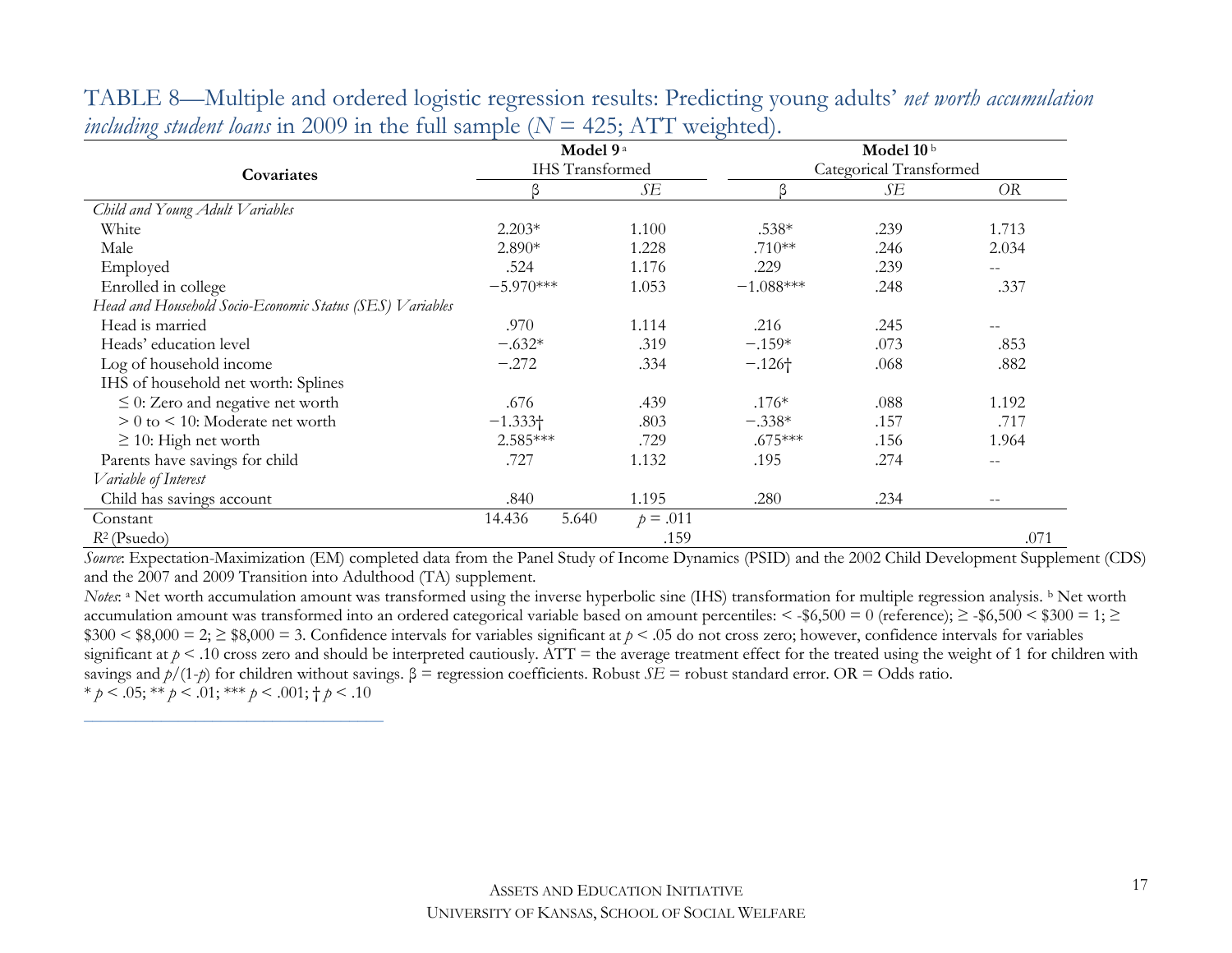| TABLE 9—Multiple and ordered logistic regression results: Predicting young adults' net worth accumulation |  |  |
|-----------------------------------------------------------------------------------------------------------|--|--|
| <i>excluding student loans</i> in 2009 in the full sample ( $N = 425$ ; ATT weighted).                    |  |  |

|                                                          |                    | Model 11 <sup>a</sup>  |            | Model $12b$             |      |           |  |
|----------------------------------------------------------|--------------------|------------------------|------------|-------------------------|------|-----------|--|
| Covariates                                               |                    | <b>IHS</b> Transformed |            | Categorical Transformed |      |           |  |
|                                                          |                    |                        | SE         | ß                       | SE   | <b>OR</b> |  |
| Child and Young Adult Variables                          |                    |                        |            |                         |      |           |  |
| White                                                    | .986               |                        | .770       | $.647*$                 | .289 | 1.910     |  |
| Male                                                     | .838               |                        | .620       | .258                    | .238 | $- -$     |  |
| Employed                                                 | 1.458 <sup>+</sup> |                        | .815       | .797*                   | .318 | 2.219     |  |
| Enrolled in college                                      | 1.852*             |                        | .796       | $.670*$                 | .261 | 1.954     |  |
| Head and Household Socio-Economic Status (SES) Variables |                    |                        |            |                         |      |           |  |
| Head is married                                          | .343               |                        | .789       | .310                    | .249 |           |  |
| Heads' education level                                   | $-.212$            |                        | .197       | $-.068$                 | .069 |           |  |
| Log of household income                                  | $-.217$            |                        | .197       | $-.172*$                | .070 | .842      |  |
| IHS of household net worth: Splines                      |                    |                        |            |                         |      |           |  |
| $\leq$ 0: Zero and negative net worth                    | .087               |                        | .300       | .038                    | .117 |           |  |
| $> 0$ to $< 10$ : Moderate net worth                     | $-.183$            |                        | .538       | $-.081$                 | .205 |           |  |
| $\geq$ 10: High net worth                                | $.834+$            |                        | .441       | $.510**$                | .161 | 1.665     |  |
| Parents have savings for child                           | .760               |                        | .795       | .136                    | .267 |           |  |
| Variable of Interest                                     |                    |                        |            |                         |      |           |  |
| Child has savings account                                | .525               |                        | .573       | .366                    | .221 | $-$       |  |
| Constant                                                 | 6.681              | 3.452                  | $p = .054$ |                         |      |           |  |
| $R^2$ (Psuedo)                                           |                    |                        | .128       |                         |      | .103      |  |

*Source*: Expectation-Maximization (EM) completed data from the Panel Study of Income Dynamics (PSID) and the 2002 Child Development Supplement (CDS) and the 2007 and 2009 Transition into Adulthood (TA) supplement.

*Notes*: a Net worth accumulation amount was transformed using the inverse hyperbolic sine (IHS) transformation for multiple regression analysis. b Net worth accumulation amount was transformed into an ordered categorical variable based on amount percentiles: <  $$300 = 0$  (reference);  $\geq$  \$300 < \$4,000 = 1;  $\geq$  \$4,000  $\langle$  \$10,432 = 2;  $\ge$  \$10,432 = 3. ATT = the average treatment effect for the treated using the weight of 1 for children with savings and  $p/(1-p)$  for children without savings. β = regression coefficients. Robust *SE* = robust standard error. OR = Odds ratio. \* *p* < .05; \*\* *p* < .01; \*\*\* *p* < .001;  $\dagger$  *p* < .10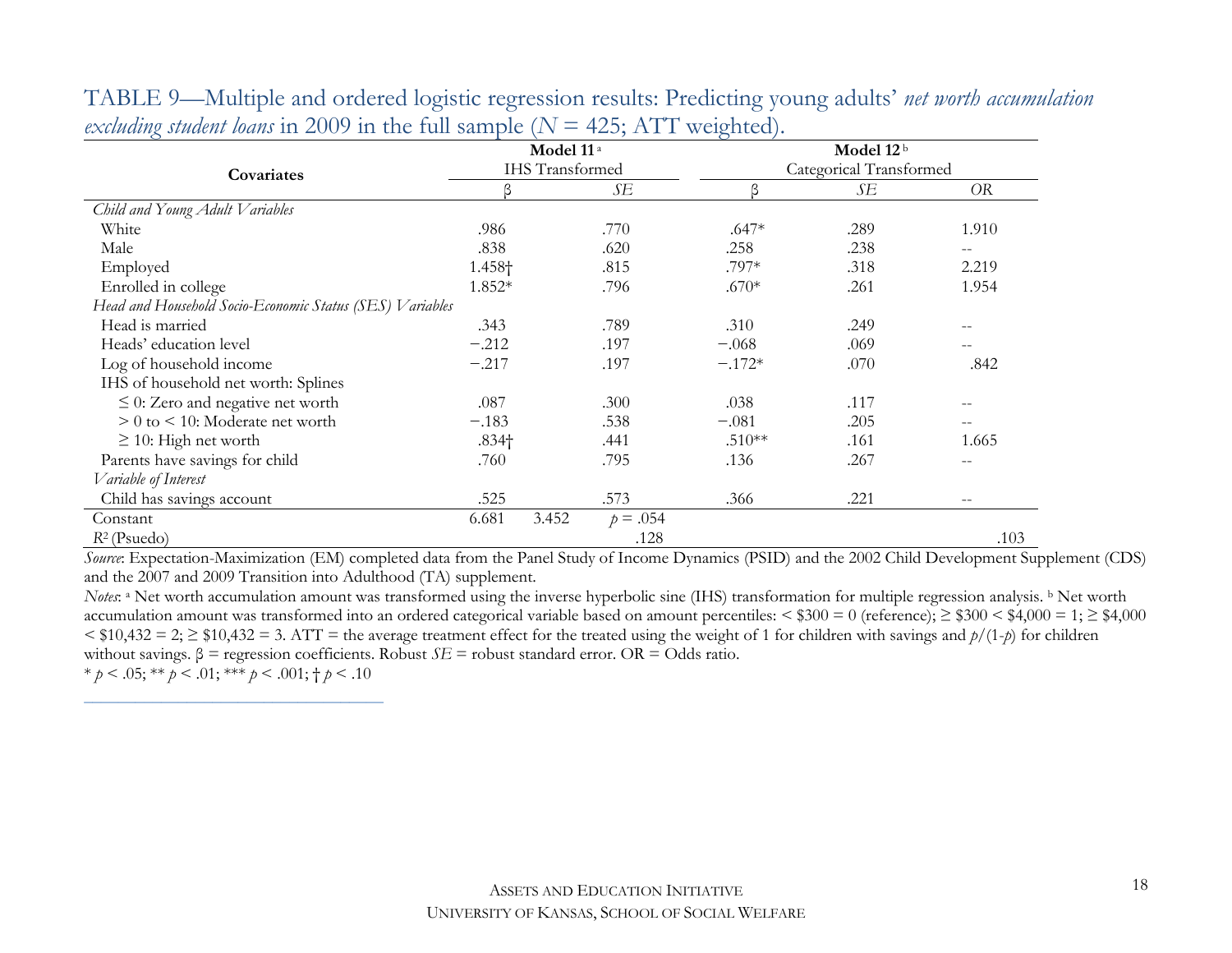TABLE 10—Summary of regression results for young adults' asset accumulation at ages 22 to 25 from the 2009 TA (*N* = 425; ATT weighted).

|                                          | <b>Savings</b> | Asset        | Debt           | Debt           | Net Worth      | Net Worth      |
|------------------------------------------|----------------|--------------|----------------|----------------|----------------|----------------|
|                                          | Accumulation   | Accumulation | Accumulation   | Accumulation   | Accumulation   | Accumulation   |
|                                          |                |              | (Including     | (Excluding     | (Including     | (Excluding     |
|                                          |                |              | Student Loans) | Student Loans) | Student Loans) | Student Loans) |
| Child and Young Adult Variables          |                |              |                |                |                |                |
| White                                    | $+$            | $+$          |                |                | $^{+}$         | $^{+}$         |
| Male                                     |                |              | —              |                | $^+$           |                |
| Employed                                 |                | $^{+}$       | $^{+}$         | $^{+}$         |                | $^{+}$         |
| Enrolled in college                      | $^{+}$         | $^{+}$       | $^{+}$         |                |                | $^{+}$         |
| Head and Household Socio-Economic Status |                |              |                |                |                |                |
| $(SES)$ Variables                        |                |              |                |                |                |                |
| Head is married                          | $+$            | $^{+}$       |                |                |                |                |
| Heads' education level                   |                |              | $^{+}$         | $^{+}$         |                |                |
| Log of household income                  |                | -            |                |                |                |                |
| IHS of household net worth: Splines      |                |              |                |                |                |                |
| $\leq$ 0: Zero and negative net worth    |                |              |                |                | $^+$           |                |
| $> 0$ to $< 10$ : Moderate net worth     |                |              |                |                |                |                |
| $\geq$ 10: High net worth                |                | $^{+}$       |                |                | $^{+}$         | $\,+\,$        |
| Parents have savings for child           |                |              |                |                |                |                |
| Variable of Interest                     |                |              |                |                |                |                |
| Child has savings account                | $^{+}$         | $^{+}$       |                |                |                |                |

*Source*: Expectation-Maximization (EM) completed data from the Panel Study of Income Dynamics (PSID) and the 2002 Child Development Supplement (CDS) and the 2007 and 2009 Transition into Adulthood (TA) supplement.

*Notes*: Accumulation amounts were transformed using the inverse hyperbolic sine (IHS) transformation and transformed into ordered categorical variables based on percentiles. In some tables a covariate was significantly related in the multiple regression model but not the ordered logistic regression model, or vice versa. The summarized results in this table report significant findings if the covariate was significant at  $p < 0.10$  in either model. ATT = the average treatment effect for the treated using the weight of 1 for children with savings and *p*/(1-*p*) for children without savings.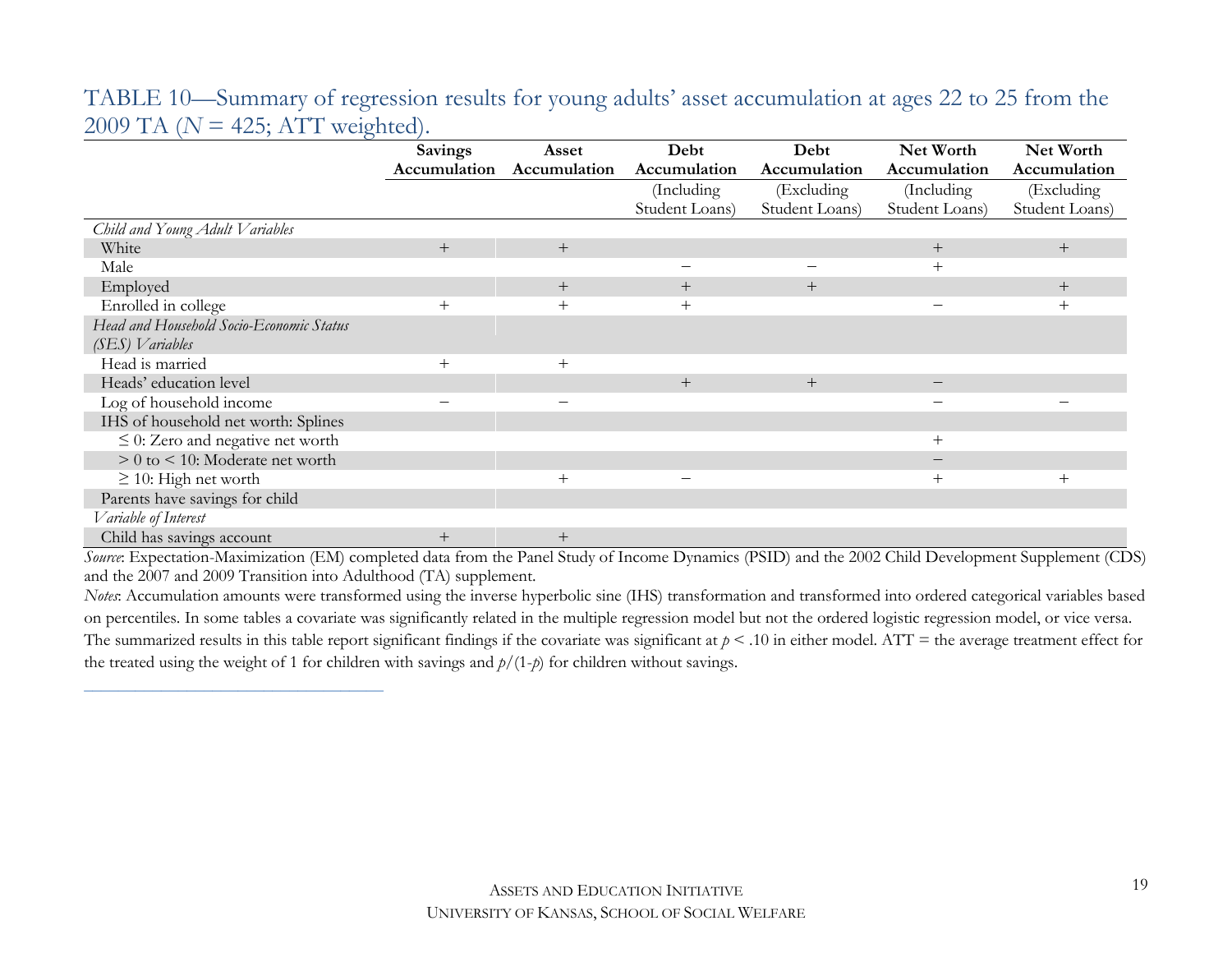## Summary of Results

Young adults accumulated more savings and total assets when they had savings accounts as children. They also accumulated more when they were enrolled in college. Male young adults tended to accumulate less debt than females, while those who were employed or enrolled in college accumulated more debt. Male young adults accumulated more net worth than female young adults, and those whose households had higher net worth were also at an advantage. White young adults accumulated significantly more savings, assets, and net worth compared to black young adults. Whites and blacks accumulated debt that was not statistically different from one another. Table 10 provides a summary of the findings.

#### **DISCUSSION**

Child Development Accounts aim to lay a foundation for savings that children can build upon. Mainstream banking institutions may be important partners in this policy endeavor. The small dollar nature of these accounts may leave little obvious financial incentive for mainstream banks to encourage children's savings. However, banks stand to profit if children invest in their accounts and other banking products over time. A few studies have tested whether having savings accounts in childhood relates to their amounts saved in young adulthood. However, no known studies test whether children's savings accounts relate to asset accumulation more broadly or their debt accumulation. We examine young adults' savings, assets, debts, and net worth accumulation and explore whether accumulation varies by savings account ownership in childhood. To our knowledge, this is one of the first studies to test this assumption.

Banks stand to profit if children invest in their accounts and other banking products over time, which would justify their early investment in children's small dollar savings accounts.

## Accumulating Assets, Debts in Young Adulthood

Descriptively, young adults appear to invest more into their accounts over time, with a median of \$1,000 accumulated in their savings accounts by ages 22 to 25. Previous research has found that young adults ages 17 to 23 accumulate a median saved of \$500 (Friedline, Elliott, & Nam, 2011). The young adults in our sample were slightly older, which suggests that they may have doubled their savings in just a few short years. What were once children's small dollar accounts have grown into accounts that represent young adults' potential accumulated assets. The total median assets accumulated by young adults is \$4,600, which provides even further indication that young adults are investing and accumulating money in their accounts.

What were once children's small dollar accounts have grown into accounts that represent young adults' potential accumulated assets. The total median assets accumulated by young adults is \$4,600, which provides indication that young adults are investing in their accounts.

Some young adults appear to have an advantage over others with regards to the amounts they are able to accumulate. Young adults who are black, never enrolled in college, and did not have savings accounts as children all accumulate less than \$500 in their savings accounts. Those from households where the head is single-headed or from households with less income and net worth also save below \$500. This suggests that young adults from economically disadvantaged backgrounds may need additional subsidies in order to accumulate savings. Amounts of total assets accumulated are much higher for all groups of young adults, though disparities remain.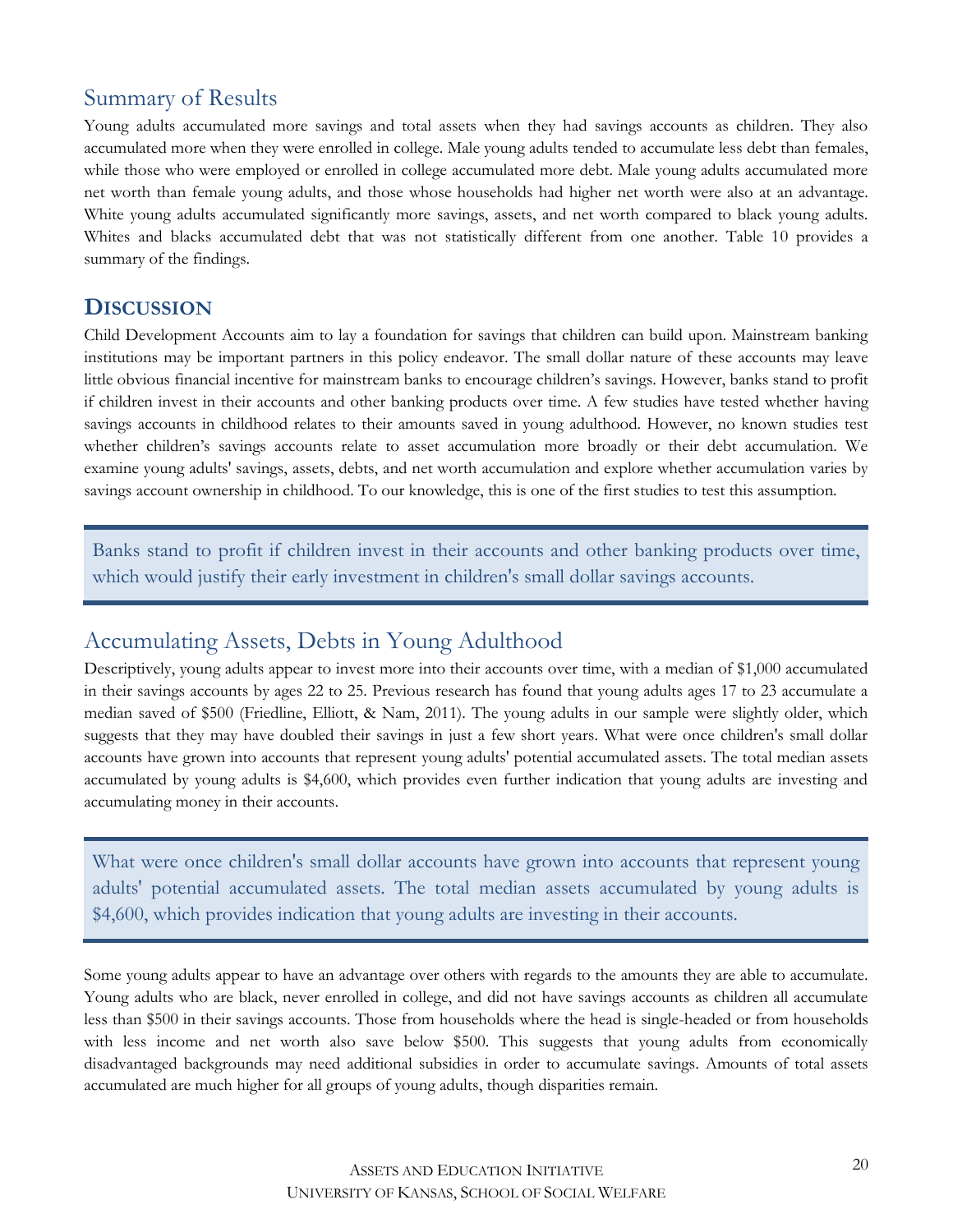In addition to savings and assets, young adults also accumulate debts. The median amount is similar for those with (\$1,000) and without (\$965) student loans across the full sample; however, young adults who have enrolled in college accumulate a median of \$6,593 debt, which is about \$4,500 more debt than those who have never enrolled in college (\$2,135). The amount of debt (including student loans) held by young adults who have enrolled in college is not too far off from the median debt accumulated by those at public, two-year (\$7,700) or vocational / technical (\$11,900) post-secondary schools (Baum & O'Malley, 2002).

Young adults have a median net worth of \$300 when student loans are taken into consideration and \$4,000 when student loans are excluded.

When young adults' assets and debts are combined to measure their net worth, it is not surprising that the amounts are low. Previous research suggests that young adults' debts outweigh their assets (Modigliani & Brumberg, 1954), meaning that their net worth would be low, if not negative. Young adults have a median net worth of \$300 when student loans are taken into consideration and \$4,000 when student loans are excluded. While young adults have acquired debt by ages 22 to 25, we actually do not find any case where their median debt amounts—with or without student loans—outweigh their median asset amounts. Likely for this reason, the reported net worth accumulation is positive as opposed to negative. However, young adults in the 2009 TA are not asked about all the debts they may have accumulated such as borrowing from friends or family or purchasing a home. Given this, we cannot rule out the possibility that young adults' reported median net worth amounts may be biased upwards. Overall, young adults accumulate more savings, total assets, debts, and net worth when they have savings accounts as children. At least descriptively speaking, young adults invest greater amounts into mainstream banking institutions when they have savings accounts as children.

We also find some support in the regression results for the relationship between children's savings accounts and their amounts accumulated in young adulthood. Young adults who had savings accounts as children are over two times more likely to accumulate increasing percentiles of savings amounts, compared to those who did not have savings accounts as children. They are about one-and-a-half times more likely to accumulate increasing percentiles of total asset amounts. These findings are consistent with previous research (Friedline, Elliott, & Chowa, 2013). Using a sample of 530 young adults ages 18 to 22 from the PSID, Friedline and colleagues (2013) find that the odds of having the highest percentile of savings versus the combined lower percentiles in young adulthood were over two times greater when children had savings accounts compared to no savings accounts.

We find no statistically significant relationship between children's savings accounts and their debts or net worth in young adulthood. Instead, we find that variables like employment, college enrollment, and household net worth are statistically significant. Young adults accumulate greater amounts of debt when they are employed and have enrolled in college. This suggests that young adults who are employed may have greater leverage to acquire debts since they have an income source. Those who have enrolled in college likely acquire debts to fund their education. However, they also accumulate significantly less debt when their households have high accumulating net worth. If their households have high net worth, then young adults may have little need to borrow from other sources. Notably, household net worth is not significantly related to debt accumulation when student loans are excluded. This suggests that being enrolled in college and having households with high net worth may significantly contribute to accumulating student loan debt but not other types of debt.

Young adults accumulate greater net worth when they grew up in households that were accumulating higher net worth. In part, this suggests that households transfer some of their actual wealth to young adults. Intergenerational wealth transfers are common and likely contribute to young adults' asset accumulation (Gale & Scholz, 1994;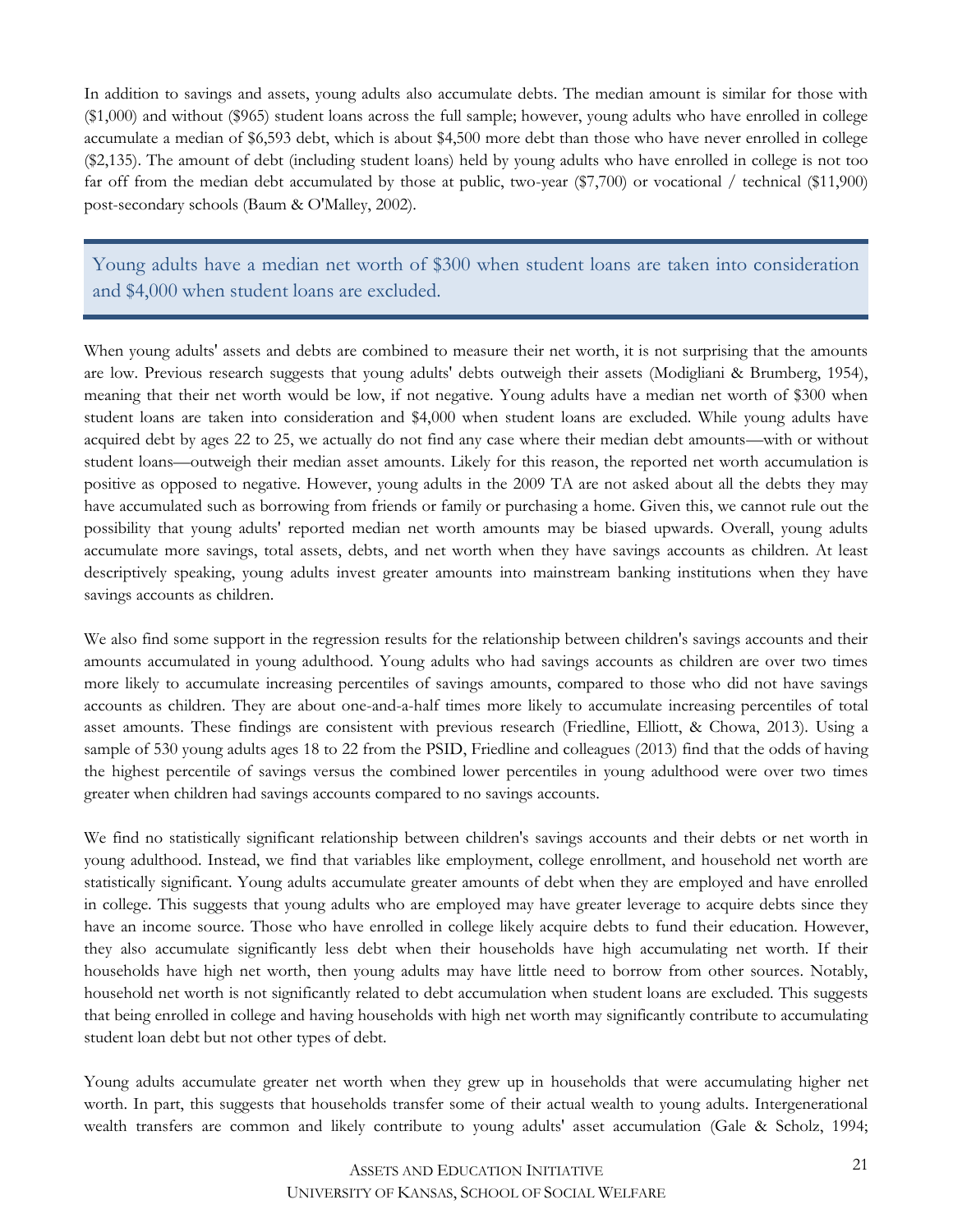Modigliani, 1988). However, if intergenerational transfers were the sole explanation, then we might expect household net worth and young adults' net worth to be highly correlated. The correlation between young adults' and households' net worth is  $r = .140$ ,  $p = .004$  when student loans are included. Without student loans, the correlation is  $r = .015$ ,  $p =$ .764. Though young adults' and households' net worth are significantly correlated when taking student loans into consideration, about 86 percent of the variance remains unexplained. Even less is explained when student loans are excluded. One reason for the small variance explained may be that household net worth and young adults' net worth are calculated from different assets and debts, so a low correlation is not entirely unexpected. Another reason may have to do with when net worth is measured. Intergenerational transfers tend to occur through bequests made from households to their adult children later in life, not to their children in young adulthood early in life (Gale & Scholz, 1994). We may be measuring young adults' net worth before intergenerational transfers from households take place. This may also help to explain why households' and young adults' net worth are not more highly correlated.

#### **CONCLUSION**

This study lends support for the assumption that having savings accounts in childhood may help building assets in young adulthood. It is noteworthy that the savings accounts in this study represented accounts at mainstream banking institutions, which served as a proxy for CDAs. This suggests that children with savings accounts at mainstream banks invest more into their accounts in young adulthood. Mainstream banks that foster this early relationship may stand to gain from children's increasing investments.

Young adults who have savings accounts in childhood may leverage their accumulated savings and assets to ease their transition into financial independence and create a foundation upon which they can build throughout their life course. For young adults from lower income backgrounds whose families are unable to provide a financial safety net, their accumulated savings and assets may be vital for affording expenses when their incomes are unreliable.

Young adults may leverage their accumulated savings and assets to ease their transition into financial independence and create a foundation upon which they can build throughout their life course. This may be especially important for young adults struggling to gain financial footing in a tough economy and in light of findings that young adults have a high likelihood of experiencing asset poverty. For young adults from lower income backgrounds whose families are unable to provide a financial safety net, their accumulated savings and assets may be vital for affording expenses when their incomes are unreliable.

Notably, we also find that young adults accumulate more net worth when they grew up in households that were in the process of accumulating net worth. This may mean that children and young adults can benefit from building assets in tandem with their families. Child Development Accounts (CDAs) may be particularly beneficial when paired with Individual Development Accounts (IDAs), which are similar to CDAs and tailored for lower income adults. Pairing CDAs with IDAs may leverage families' and households' asset-building to improve children's own savings (Friedline, 2012). Children's and young adults' savings may be enhanced when their families and households simultaneously engage in asset building, perhaps improving financial outcomes in the long run for everyone involved. This is *not* to say that asset-building for families and households takes precedence over children's savings. Rather, this is to recognize that lower income households typically have fewer assets and may benefit from building assets themselves. Meanwhile, children may benefit from sharing a common goal with their families and households who are simultaneously engaged in saving and accumulating assets. Programs and policies like IDAs that are geared toward families and households may consider expanding to include children's savings.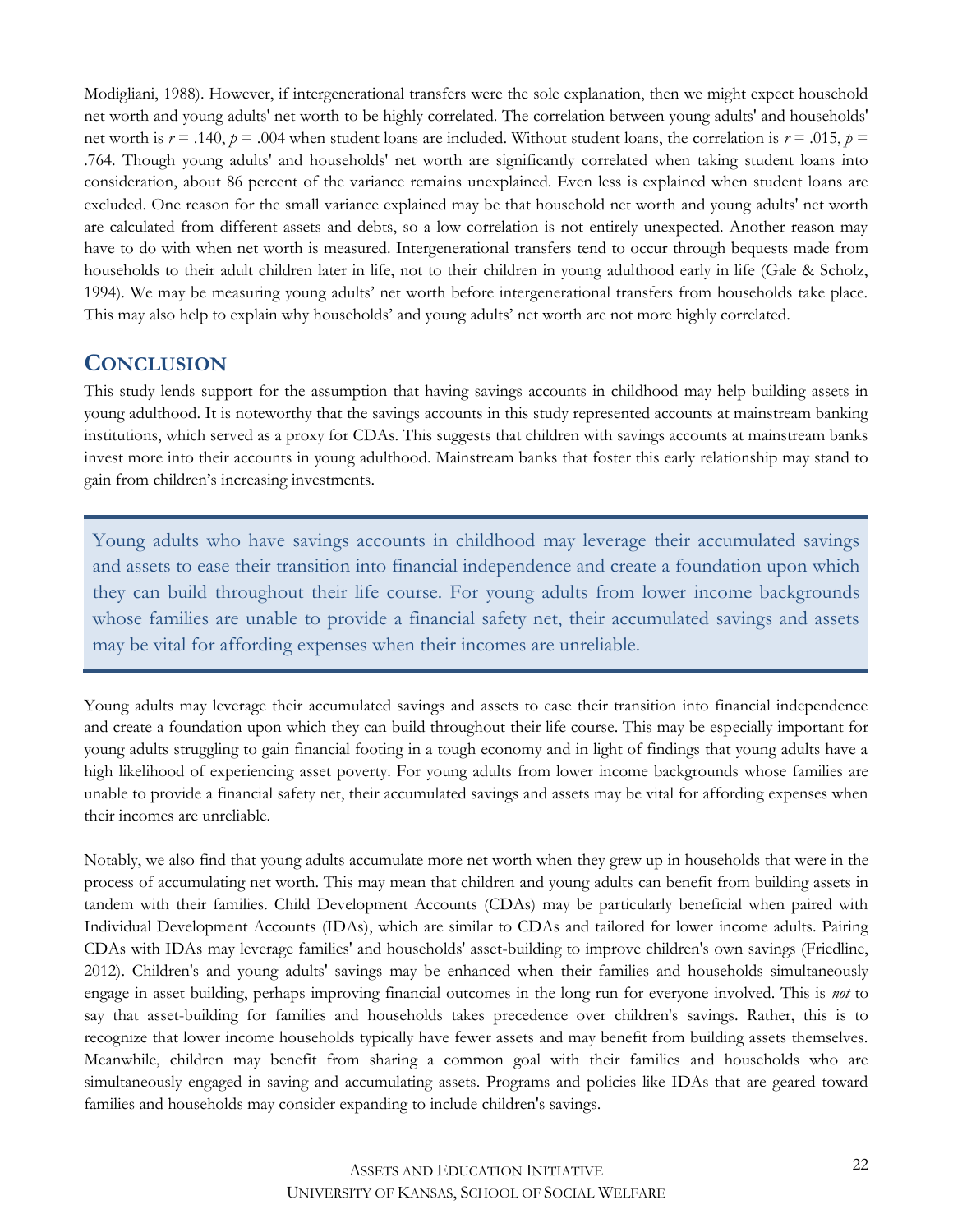In sum, the effects of children's savings go beyond their asset and debt accumulation in young adulthood and lend support for a broader rationale for children's savings. For instance, research has explored the effects of children's savings on domains other than asset ownership. Children with savings accounts tend to have better academic achievement scores and higher college enrollment and graduation rates compared to children without savings accounts (Elliott, Destin, et al., 2011). A policy like CDAs may be beneficial because a single action has the potential to simultaneously improve children's lives on a number of outcomes. Children's savings may be well worth the investment not only for mainstream banks, but society as a whole.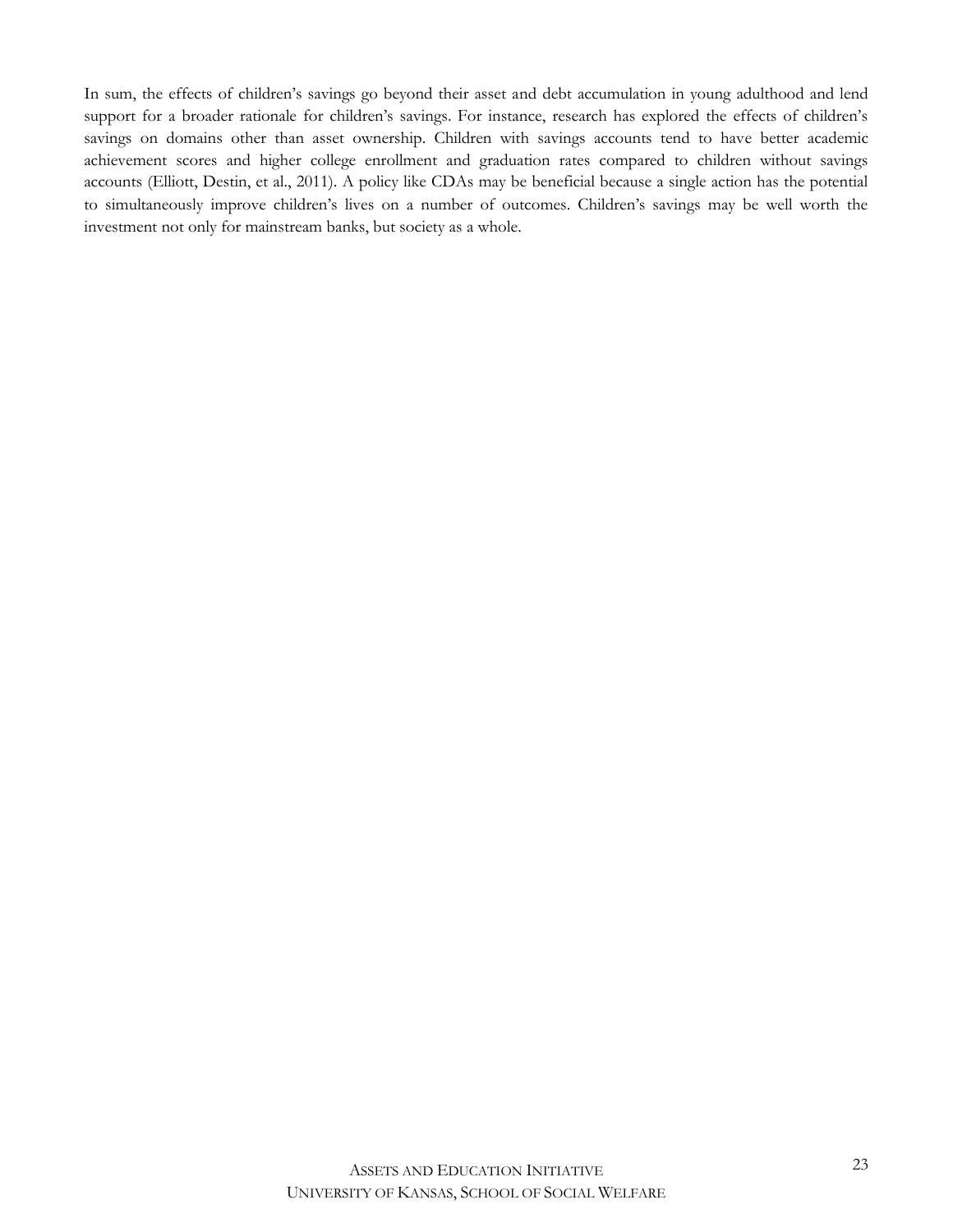#### **REFERENCES**

Baum, S., & O'Malley, M. (2002). *College on credit: How borrowers perceive their education debt: Results of the 2002 National Student Loan Survey*. Braintree, MA: Nellie Mae Corporation. Retrieved from http://www.nelliemae.com/library/nasls\_2002.pdf

Bell, D. N. F., & Blanchflower, D. G. (2011). Young people and the Great Recession. *Oxford Review of Economic Policy, 27*(2), 241-267. doi:10.1093/oxrep/grr011

Bell, L., Burtless, G., Gornick, J., & Smeeding, T. (2007). Failure to launch: Cross-national trends in the transition to economic independence. In S. Danziger & C. Rouse (Eds.), *The price of independence: The economics of early adulthood*. New York, NY: Russell Sage Foundation.

Butrica, B. (2008). *What can we expect from Children's Savings Accounts*? Washington, DC: The Urban Institute, Opportunity and Ownership Project. Retrieved from http://www.urban.org/UploadedPDF/411793\_childrens\_savings\_expectations.pdf

Butrica, B., Carasso, A., Steuerle, C. E., & Toohey, D. (2008). *Children's Savings Accounts: Why design matters*. Washington, DC: The Urban Institute, Opportunity and Ownership Project. Retrieved from http://www.urban.org/UploadedPDF/411677\_childrens\_savings.pdf

Center for Social Development. (2011). *Broad and deep: The extensive learning agenda in YouthSave*. St. Louis, MO: Center for Social Development, Washington University. Retrieved from http://csd.wustl.edu/Publications/Documents/YouthSaveLearningAgenda.pdf

Cramer, R. (2010). The big lift: Federal policy efforts to create child development accounts. *Children and Youth Services Review, 32*(11), 1538-1543.

Deshpande, R., & Zimmerman, J. (2010). *Youth savings in developing countries: Trends in practice, gaps in knowledge*. Washington, DC: Save the Children, Center for Social Development, New America Foundation, and Consultative Group to Assist the Poor. Retrieved from http://gap.newamerica.net/sites/newamerica.net/files/policydocs/YouthSavingsMay2010Web\_0.pdf

Elliott, W., Destin, M., & Friedline, T. (2011). Taking stock of ten years of research on the relationship between assets and children's educational outcomes: Implications for theory, policy, and intervention. *Children and Youth Services Review, 33*(11), 2312–2328. doi:10.1016/j.childyouth.2011.08.001.

Friedline, T., & Elliott, W. (2011). Predicting savings for black and white young adults: An early look at racial disparities in savings and the potential role of Children's Development Accounts (CDAs). *Race and Social Problems*, *3*(2), 99-118. doi:10.1007/s12552-011-9046-2

Friedline, T., & Elliott, W. (2013). *Children as potential future investors: Connections with banking institutions and diverse asset portfolios in young adulthood*. Lawrence, KS: University of Kansas, School of Social Welfare.

Friedline, T., Elliott, W., & Chowa, G. (2013). Testing an asset-building approach for young people: Early access to savings predicts later savings. *Economics of Education Review*, 33, 31-51. doi: [10.1016/j.econedurev.2012.10.004](http://dx.doi.org/10.1016/j.econedurev.2012.10.004)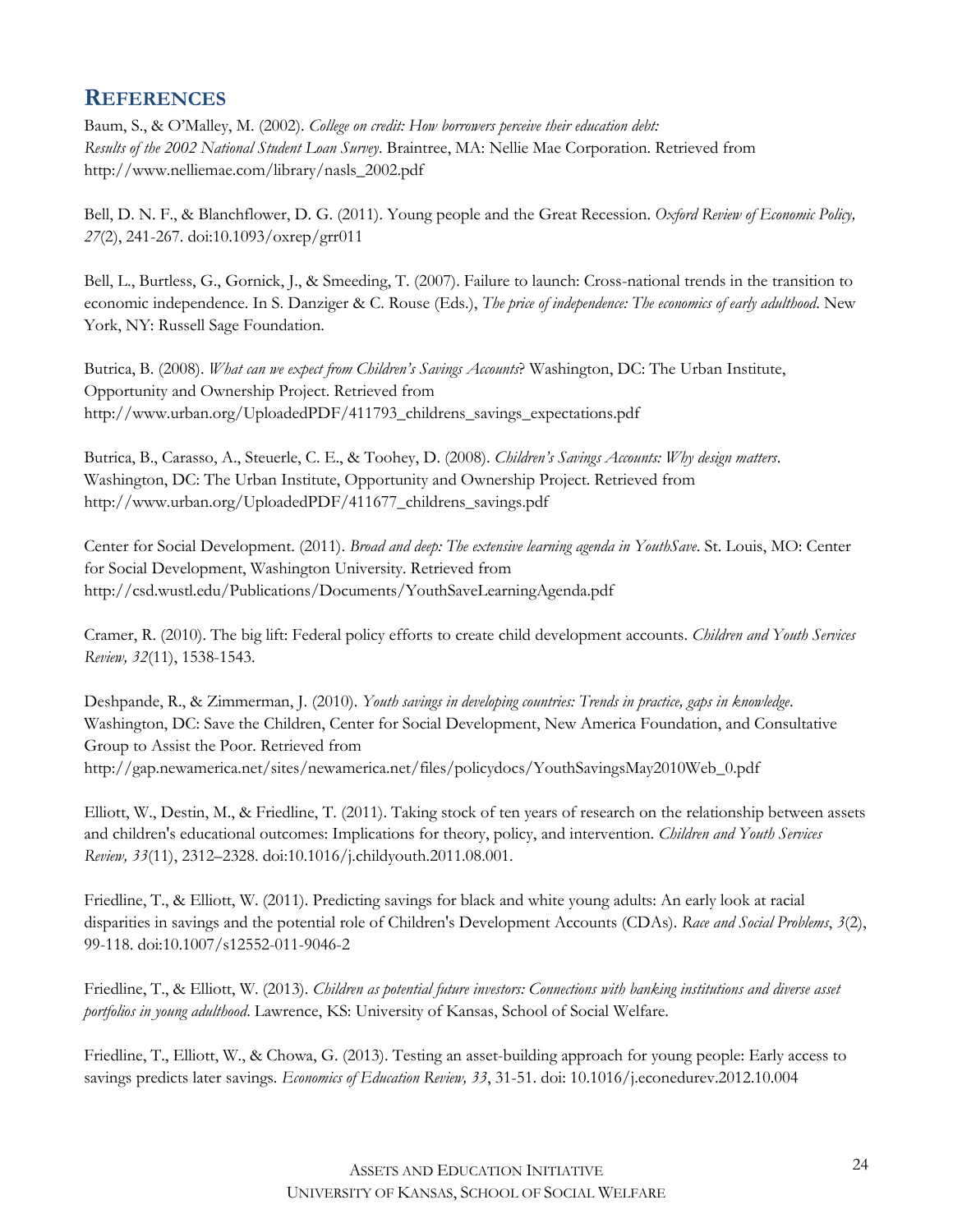Friedline, T., Elliott, W., & Nam, I. (2011). Predicting savings from adolescence to young adulthood: A propensity score approach. *Journal of the Society of Social Work and Research, 2*(1), 1-22. [doi:10.5243/jsswr.2010.13](http://dx.doi.org/10.5243%2Fjsswr.2010.13)

Friedline, T., Masa, R., & Chowa, G. (2012). *Transforming wealth: Using the inverse hyperbolic sine (IHS) and splines to predict youth's math achievement*. Lawrence, KS: Assets & Education Initiative, School of Social Welfare.

Gale, W., & Scholz, J. K. (1994). Intergenerational transfers and the accumulation of wealth. *Journal of Economic Perspectives, 8*(4), 145-160.

Hirschland, M. (2009). *Youth Savings Accounts: A Financial Services Perspective* (microREPORT #163). US Agency for International Development, Office of Microenterprise Development, Washington, DC. Retrieved from http://www.microfinancegateway.org/gm/document-1.9.50928/Youth%20Savings.pdf

Jacobsen, L., & Mather, M. (2011). *Population bulletin update: A post-recession update on U.S. social and economic trends*. Washington, DC: Population Reference Bureau. Retrieved from http://www.prb.org/pdf11/us-economic-socialtrends-update-2011.pdf

Kempson, E., Atkinson, A., & Collard, S. (2006). *Saving for children: A baseline survey at the inception of the Child Trust Fund*. London, UK: HM Revenue & Customs. Retrieved from http://www.revenuebenefits.org.uk/pdf/saving\_for\_children\_september\_2006.pdf

Kilara, T., & Latortue, A. (2012). *Emerging perspectives on youth savings*. Washington, DC: Consultative Group to Assist the Poor. Retrieved from http://www.cgap.org/sites/default/files/CGAP-Focus-Note-Emerging-Perspectives-on-Youth-Savings-Aug-2012.pdf

Loke, V., & Sherraden, M. (2009). Building assets from birth: A global comparison of Child Development Account Policies. *International Journal of Social Welfare, 18*(2), 119-129. doi: 10.1111/j.1468-2397.2008.00605.x

Mason, L. R., Nam, Y., Clancy, M., Kim, Y., & Loke, V. (2010). Child development accounts and saving for children's future: Do financial incentives matter? *Children and Youth Services Review, 32*(11), 1570-1576.

Mensah, L., Schneider, R., & Aboulfadl, M. (2004). *The Child Trust Fund: A universal long-term saving policy*. New York, NY: The Aspen Institute, Initiative on Financial Security. Retrieved from http://www.aspeninstitute.org/sites/default/files/content/docs/pubs/CTF\_4-PAGER.pdf

Meyer, J., Masa, R. D., & Zimmerman, J. (2009). *Overview of Child Development Accounts in developing countries* (CSD Working Paper No. 09-55). St. Louis, MO: Center for Social Development, Washington University. Retrieved from http://gap.newamerica.net/sites/newamerica.net/files/policydocs/MeyerMasaZimmerman%20Overview%20of%20 CDAs%202009\_0.pdf

Modigliani, F. (1988). The role of intergenerational transfers and life cycle saving in the accumulation of wealth. *The Journal of Economic Perspectives, 2*(2), 15-40.

Modigliani, F., & Brumberg, R. (1954). Utility analysis and the consumption function: An interpretation of crosssection data. In K. K. Kurihara (Ed.), *Post-Keynesian Economics* (pp. 388 - 436). New Brunswick, NJ: Rutgers University Press.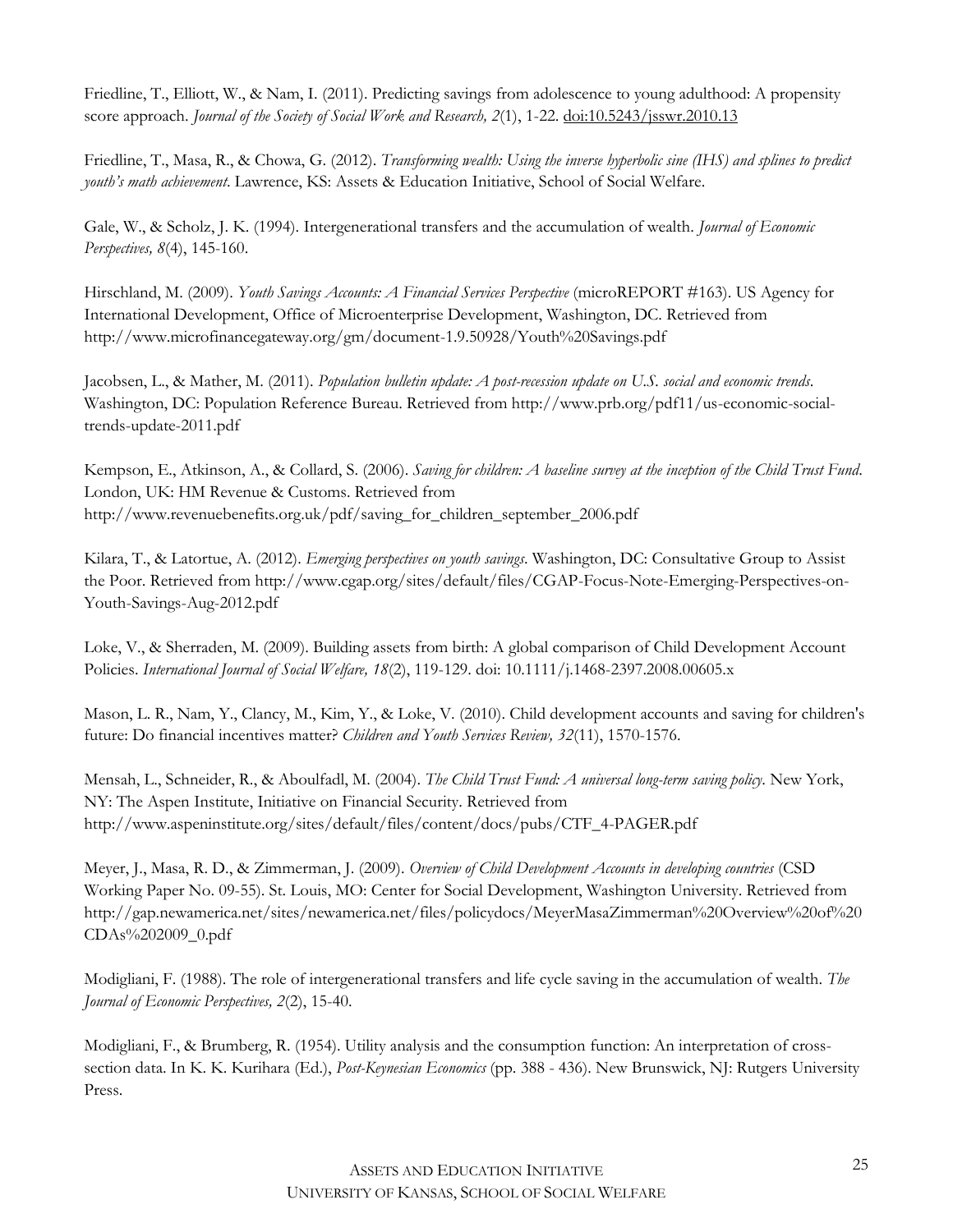Rank, M., & Hirschl, T. (2010). *Estimating the life course dynamics of asset poverty* (CSD Working Paper No. 10-25). St. Louis, MO: Center for Social Development, Washington University. Retrieved from http://csd.wustl.edu/Publications/Documents/WP10-25.pdf

Taylor, P., Parker, K., Kochhar, R., Fry, R., Funk, C., Patten, E., & Motel, S. (2012). *Young, underemployed and optimistic: Coming of age, slowly, in a tough economy*. Washington, DC: Pew Research Center, Pew Social & Demographic Trends. Retrieved from http://www.pewsocialtrends.org/files/2012/02/SDT-Youth-and-Economy.pdf

Westley, G., & Palomas, X. M. (2010). *Is there a business case for small savers*? Washington, DC: Consultative Group to Assist the Poor. Retrieved from http://www.cgap.org/sites/default/files/CGAP-Brief-Is-There-a-Business-Case-for-Small-Savers-Jan-2011.pdf